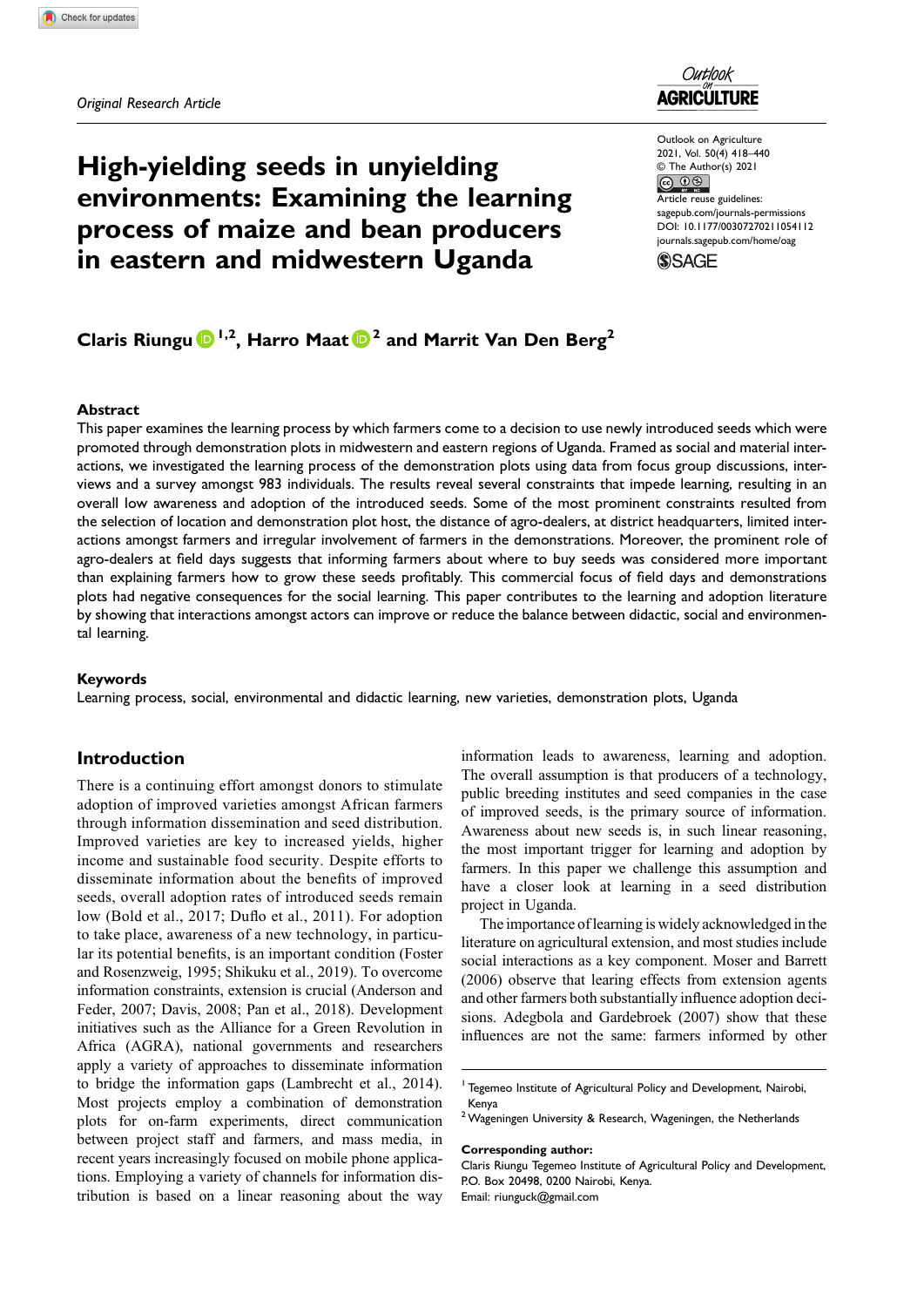farmers make different adoption and modification decisions than farmers informed by extension agents. Other studies show that the effectiveness of training depends on the specific nature of the relationship between trainer and trainee. Buck and Alwang, 2011 demonstrate that formal training is more effective for farmers who have more trust in agricultural technicians. Relatedly, BenYishay and Mobarak, 2019 conclude that farmers find information from other farmers more compelling if they share a group identity with them or face common agricultural conditions. In sum, people seek out others like themselves who have already adopted an innovation to overcome the uncertainties related to adoption (BenYishay and Mobarak, 2019; Buck and Alwang, 2011; Rogers, 2003; Stone, 2007). However, few studies specify the full variety of social actors and the different learning dynamics this implies.

The common understanding of learning is the processing of information into new knowledge, increased skill or changed routines. Social learning implies that interaction is a rich source of information from which learning evolves. Stone (2016) identifies three types of interactions in agricultural development contexts. The first are interactions between farmers resulting in social learning. Important social dynamics by which farmers learn from each other are a sense of being part of the group, leading to copying peers, and a sense of hierarchy, leading to copying prestigious individuals in the group. The second type of interaction is didactic learning, the processes by which external agents transfer information to farmers. The main categories of didacts are government (extension) agencies, commercial companies and non-governmental organisations, each in their own way 'acting primarily out of their own interests while claiming to act in the farmer's interests' (Stone, 2016, 10). Didactic learning thus aims for particular outcomes and a variety of methods can be employed to persuade farmers to inform themselves and try things out in their fields. The third type of interaction, environmental learning, is about farmers acquiring information from their fields. Through observation and interpretation of what happens to the crop in a field, farmers attribute certain observed effects to particular crop varieties, leading to a follow-up decision for the next growing season. Contrary to the linear reasoning mentioned above, Stone's framework does not attribute an a priori value to the various sources of information. For most technology introductions, all forms of learning take place in some way and which interactions, as sources of information, dominate in the learning process, and if and how that leads to adoption, are empirical questions. In other words, the distinction between learning types is an analytical lens that provides a better view on the roles and positions of development actors, farmers and the crops as material actors (Glover et al., 2017).

Many studies on seed distribution and adoption apply statistical tools and models to analyse factors leading to adoption or rejection quantitatively (Beaman et al., 2018; BenYishay and Mobarak, 2019; Dimara and Skuras, 2003; Ghimire and Huang, 2016; Khonje et al., 2015; Manda et al., 2018; Shikuku et al., 2019). These quantitative studies provide useful insight in distribution patterns and correlations between the distribution of an innovation and other indicators, for example household characteristics, farm assets or selected agro-ecological factors (Beaman et al., 2018; BenYishay and Mobarak, 2019; Shikuku et al., 2019). While results are highly context specific, generally higher human, natural and physical capital is associated with higher adoption rates. Qualitative studies provide relevant additional insight in the underlying interaction processes and local dynamics by which farmers include, adjust or reject the innovation offered to them (Almekinders et al., 2019; Glover et al., 2016; Westengen et al., 2019). These interactions and local dynamics are important because they constitute a major part of farmers' learning process, resulting in locally specific adoption patterns. The overall picture emerging from these studies is that the adoption process is not straightforward and complex to understand (Glover et al., 2016). In addition, the demand for seed is context-specific and influenced by the nature of the farming system and the importance of the crop/variety in this system, a farmer's social position, market linkages and agro-ecological conditions (Almekinders et al., 2019; Westengen et al., 2019).

The main question addressed in this paper is how learning processes shape the uptake of improved seeds. We use Stone's conceptualisation of the learning process to provide an explanation for the overall low adoption rates in the case of a seed promotion project in Uganda. We combine results from a large quantitative survey about the distribution of the newly introduced seed varieties with results from a qualitative analysis of the way the seeds were introduced, tried and used by farmers. In the project, demonstration plots were the nodal point of the learning process. A demonstration plot is usually set up by external agencies (didacts) to make farmers see 'with their own eyes' what a new technology can do to increase yield or other pursued benefits. Although in principle a farmer can visit a demonstration plot at any moment, most projects set and announce specific moments, called field days in the presented case, at which farmers, input traders, extension officers and other relevant experts are expected to come together. A well-organised field day can be an effective instrument for didactic, social and environmental learning. However, there are limits to what can be learned when farmers visit demonstration plots. Demonstration plots thus anticipate a follow-up of social learning between farmers and additional environmental learning in the farmers' fields.

### Materials and methods

### Study area and project studied

The study was conducted in four districts in Uganda, Tororo and Iganga in the eastern region, and Masindi and Hoima districts in the midwestern region. Funded by AGRA through the Tegemeo Institute of Agricultural Policy and Development, a local seed company conducted a seed promotion program in this area. From each of the four districts, two sub-counties were randomly selected for setting up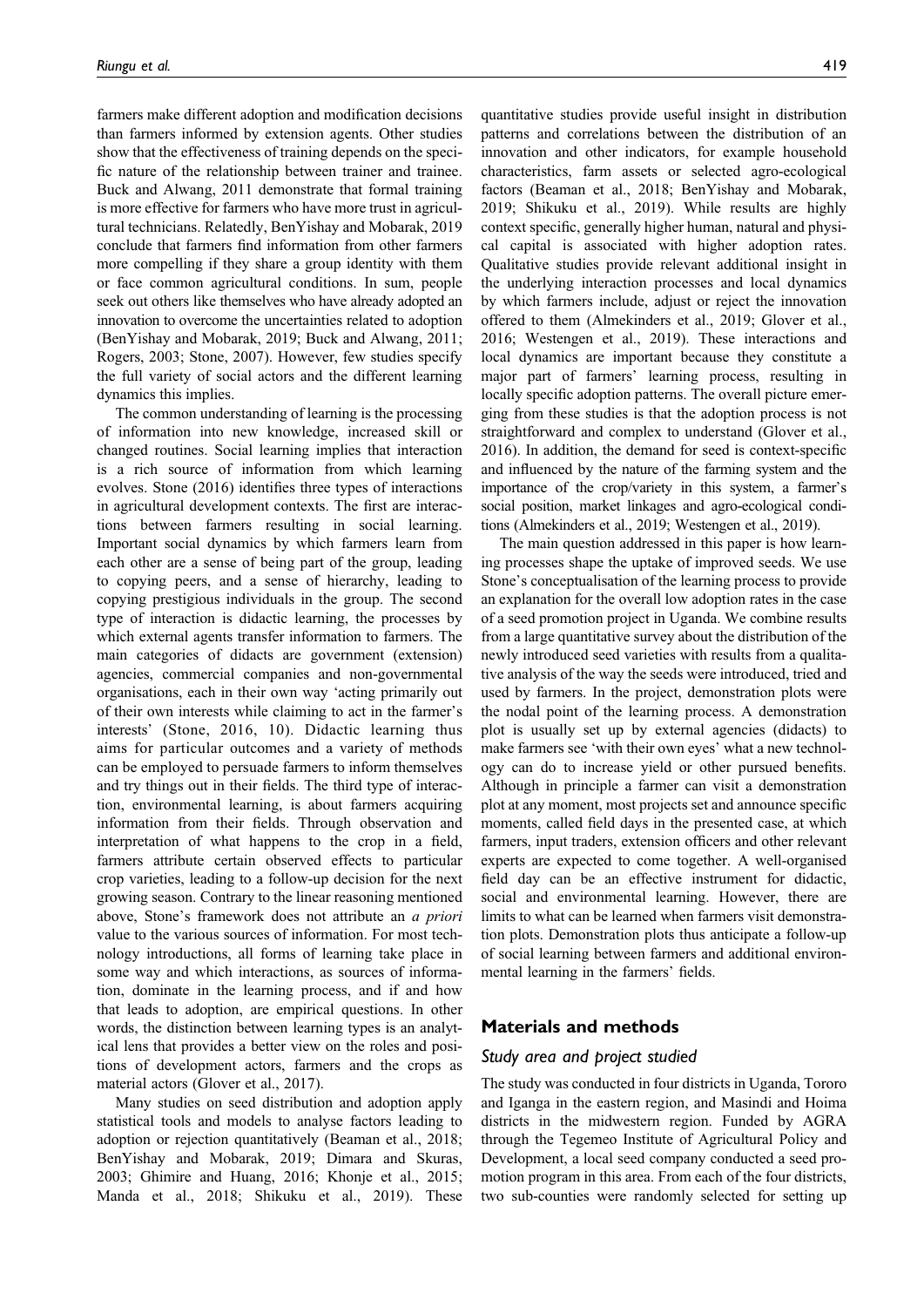demonstration plots to promote new seed varieties of maize and common beans in combination with improved crop management practices. Within each of these eight selected sub-counties, two demonstration sites were set up, based on geographical spreading. The demonstration plots targeted to reach households within a radius of 30 km. Field days were conducted at the demonstration sites during harvest season in two consecutive cropping years (2014/ 15 and 2015/16).

The seed company, demonstration plot hosts, and agrodealers were key actors in establishing the demonstration plots and making the seeds available. Agro-dealers, seed company staff, extension agents and farmers were invited to participate in the field days. Demonstration plots hosts had a role to invite farmers to the field days. In addition, radio announcements were made to inform farmers about the field days, its location and time to take place. The seed varieties promoted were the maize variety PH5052 (hybrid) and the common bean variety NABE15 (open pollinated). According to the seed company, these varieties have highyield potential, are drought tolerant, and have a short maturity period. PH5052 is resistant to northern leaf blight and maize streak virus, and tolerant to grey leaf spot. NABE15 suits all regions, is resistant to Anthracnose, bean rust and halo blight and tolerant to root rot, common bean blight and angular leaf report. The variety has higher levels of micronutrients and shorter cooking time.

### Research approach

We used an explanatory sequential mixed-methods approach, combining collection and analysis of qualitative and quantitative data. Quantitative data collection and analysis preceded the qualitative data collection, and we used the latter to trace the 'stories behind the figures.' The quantitative and qualitative phases are connected through an intermediate stage in which the results of the quantitative data analysis guided the data collection in the second phase. The selection of the participants for the qualitative follow-up analysis and the qualitative data collection protocols were grounded in the results from the quantitative phase.

## Quantitative data

We collected quantitative data to assess the success of the seed promotion project in terms of awareness of the activities, participation, and awareness and knowledge of the promoted technologies. We extracted data on the number of demonstration plots established and field day attendance from technical project reports. These reports were written by project staff after each round of field days. In addition, we executed a panel survey amongst households who lived within 30 km of a demonstration plot. From each subcounty with demonstration plots, 7 villages were randomly selected, and from each of these villages, 10 households were randomly selected for interviews. These households were approached on three different occasions: in October 2014, just before the start of the project, October 2015, and January 2017. When households refused to participate, were not available or ceased to exist, replacement households were selected. The number of households interviewed is: 1069 in the first year, 1078 in the second year and 1022 in the third year. A total of 983 households were reached in all the 3 years, resulting in an attrition rate of 11.8%.

Trained enumerators used the same structured questionnaire for the interviews during each survey round (see (Kamau et al., 2018) for the full questionnaire). In most cases, enumerators interviewed both the household head and their spouse. If there was no spouse, a second adult male/ female involved in making decisions in the household was interviewed, if present. The household head was interviewed about household composition, crop production, livestock production, income (farm and off-farm), assets and credit. Data on crops cultivated, promoted varieties and area allocated were collected for the previous 12 months (two growing seasons). Questions covered project awareness and participation, awareness and knowledge of the varieties promoted by the project totalling to 1366 observations in the first survey, 1644 in the second survey and 1821 in the third survey.

Awareness questions focused on demonstration plot, field days, improved maize and bean varieties. If they respond positively to the question about awareness of the demonstration plots or field days organised by the seed company, farmers were asked whether they visited the demonstration plot or attended the field day. If they were aware of any improved seeds, they were asked to name the varieties. Further questions were then asked about each promoted seed and the instructions about crop management given at field days. Answers given indicated awareness and retention of promoted seed details. Data on varieties planted was captured on the crop production data for each plot and season.

## Qualitative data

The qualitative data were derived from 16 focus group discussions (FGD), 13 farmer interviews, 16 interviews with demonstration plot hosts and 18 expert interviews. The FGD and farmer/host interviews were held in the villages hosting a demonstration plot. The interviews and FGDs were conducted by the first author with assistance of a local research assistant from each district. The interviews were held individually. Data were recorded in audio and detailed notes.

One FGD was held in each village with a demonstration plot. We planned to invite 8–12 participants per village. However, in practice the number ranged from 8 to 25 participants. Invitations to participate in a FGD were sent through the village elder. The village elder was asked to include an equal number of men and women, as well as people under the age of 35 years (Table 1). A central location was selected to hold the FGD where the participants could easily gather and interact. Using an interview schedule, the conversation was prompted by asking questions to the group. Generally, the conversations flowed naturally, and no participants dominated the discussion. Follow-up questions were posed depending on the answers given by the participants. The questions covered involvement in the creating awareness of improved seeds, selection of the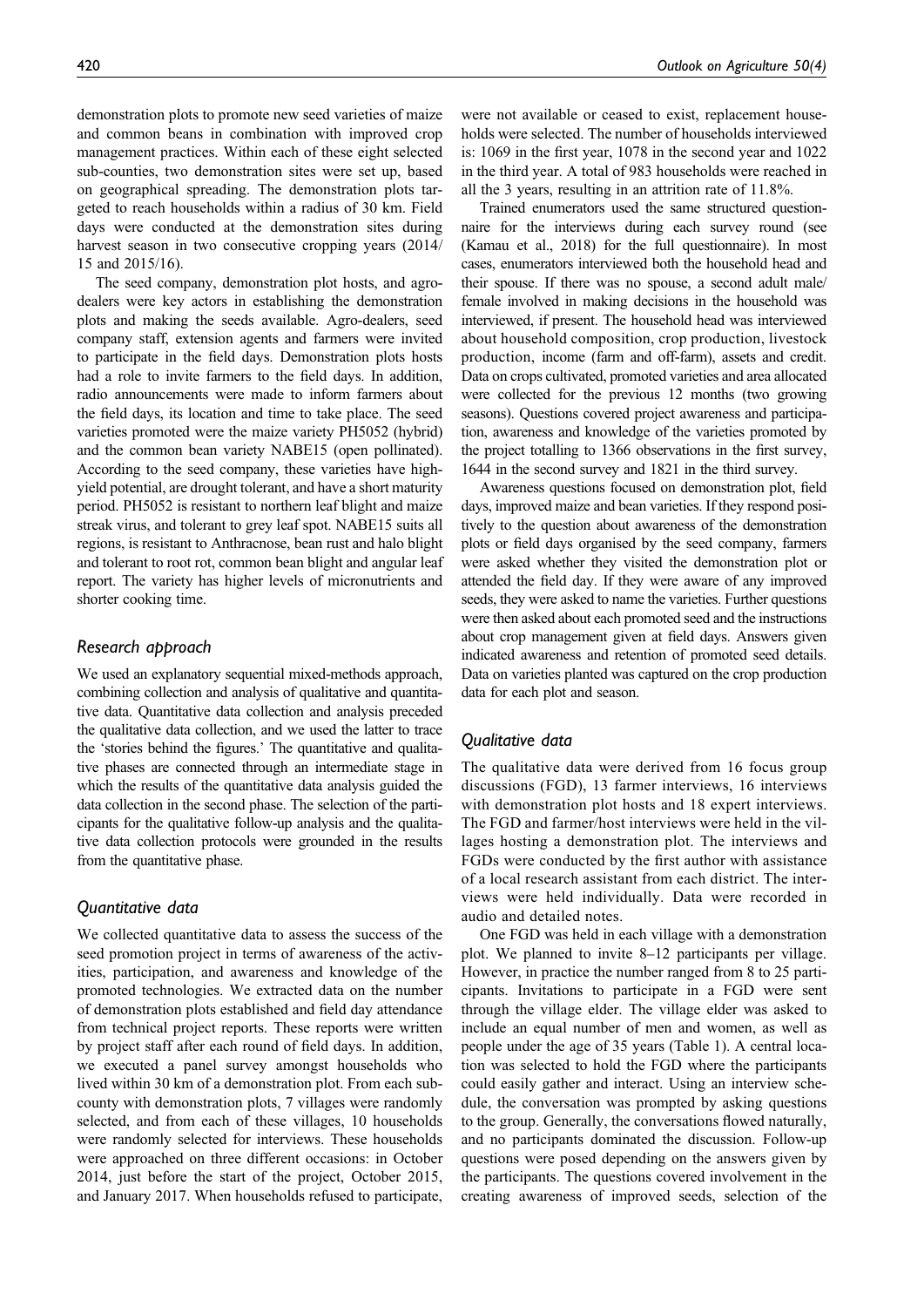### Table 1. Number of interviewees by category.

|                                            | <b>Districts</b> |       |               |       |                |       |              |       |  |
|--------------------------------------------|------------------|-------|---------------|-------|----------------|-------|--------------|-------|--|
| Respondents                                | Iganga<br>Men    | Women | Tororo<br>Men | Women | Masindi<br>Men | Women | Hoima<br>Men | Women |  |
| Agricultural officers                      |                  |       |               |       |                |       |              |       |  |
| Agro-dealers                               |                  |       |               |       |                |       |              |       |  |
| <b>Farmers</b>                             |                  |       |               |       |                |       |              |       |  |
| Demonstration plot hosts (one per village) | 3                |       |               |       |                |       |              |       |  |
| Focus groups (one per village)             | 29               | 29    | 37            | 31    | 28             | 22    | 23           | 26    |  |

farmer hosting the demonstration plots, visits of the demonstration plots during 'field days', what was observed in the demonstration plots, and what was taken from the plots to the farmers' fields. We also inquired about what hindered farmers from visiting demonstration plots, attending field days, and sowing the new varieties. The full FGD schedules are available in the appendix.

We selected a subsample of 13 farmers for in-depth interviews from those farmers that, in the quantitative database, showed awareness of the demonstration plots, field days and promoted seeds. In addition, we interviewed all 16 demonstration plot hosts. Farmers and the demonstration plot hosts were asked about their involvement in the demonstration plots and field days, their perception of demonstration plots/field days, the performance of the distributed varieties and other relevant qualities of the varieties.

Expert interviews consisted of seed company staff, agrodealers, and agricultural extension officers both at district and sub-county levels. However, very few agricultural extension officers were involved in the implementation of demonstration plots and field days (Table 1). The selected seed company staff was responsible for establishment and maintenance of the demonstration plots. The interviewed agro-dealers were asked about their interactions with farmers, their involvement in selecting demonstration plot hosts and establishment of demonstration plots. All interview schedules are available in the appendix.

#### Table 2. Themes in the data.

| Core category     | Theme                                                                                                                                                                                                                            |  |  |  |  |  |  |  |
|-------------------|----------------------------------------------------------------------------------------------------------------------------------------------------------------------------------------------------------------------------------|--|--|--|--|--|--|--|
| Didactic learning | Farmers through in-depth interviews and FGDs                                                                                                                                                                                     |  |  |  |  |  |  |  |
|                   | -Interactions between the seed company staff and farmers during selection of the demonstration plot host.<br>Were there interactions? If yes, how was the relationship? If no, what was the reason?                              |  |  |  |  |  |  |  |
|                   | -Interactions between the agro-dealers/seed company staff and farmers during field days. How were the<br>interactions between agro-dealers during field day? How were the interactions between agro-dealers beyond<br>field day? |  |  |  |  |  |  |  |
|                   | -Interactions between the seed company staff and agricultural extension officers at local level. Are there<br>interactions between farmers and extension staff?                                                                  |  |  |  |  |  |  |  |
| Social learning   | Farmers through in-depth interviews and FGDs                                                                                                                                                                                     |  |  |  |  |  |  |  |
|                   | -Interactions and communication between farmers and demonstration plot hosts                                                                                                                                                     |  |  |  |  |  |  |  |
|                   | -Reasons for not approaching the demonstration plot hosts for advice                                                                                                                                                             |  |  |  |  |  |  |  |
|                   | -Reasons for not attending the field days                                                                                                                                                                                        |  |  |  |  |  |  |  |
|                   | -Reasons for low turnout in demonstration plots and field days<br>Seed company staff                                                                                                                                             |  |  |  |  |  |  |  |
|                   | -Reasons for low turnout in demonstration plots and field days                                                                                                                                                                   |  |  |  |  |  |  |  |
|                   | -How were the demonstration plot hosts selected                                                                                                                                                                                  |  |  |  |  |  |  |  |
|                   | -Did the selected hosts co-operate by planting the varieties and maintaining them as advised<br>Project reports                                                                                                                  |  |  |  |  |  |  |  |
|                   | -How many farmers attended the field days?                                                                                                                                                                                       |  |  |  |  |  |  |  |
|                   | -Besides farmers, who else attended the field days and what was their roles?                                                                                                                                                     |  |  |  |  |  |  |  |
|                   | -What were the main lessons learnt during field days?                                                                                                                                                                            |  |  |  |  |  |  |  |
| Environmental     | Farmers through in-depth interviews and FGDs                                                                                                                                                                                     |  |  |  |  |  |  |  |
| learning          | -Did the farmer visit a demonstration plot? If s/he visited, what did they learn? If not, what were the reasons                                                                                                                  |  |  |  |  |  |  |  |
|                   | for not visiting the demonstration plot to see the crop                                                                                                                                                                          |  |  |  |  |  |  |  |
|                   | -Reasons for not attending the field days or visiting the demonstration plots                                                                                                                                                    |  |  |  |  |  |  |  |
|                   | -Have the farmers heard of the new varieties. Farmers were asked the varieties, if they mentioned (PH5052                                                                                                                        |  |  |  |  |  |  |  |
|                   | maize variety and NABE15 bean variety then it means they were aware of the varieties                                                                                                                                             |  |  |  |  |  |  |  |
|                   | Farmers through in-depth interviews and FGDs and demonstration plot hosts through interviews                                                                                                                                     |  |  |  |  |  |  |  |
|                   | -After hearing, did the farmer use the varieties? If yes, did they buy the seed or recycled                                                                                                                                      |  |  |  |  |  |  |  |
|                   | -Did demonstration plots hosts plant the seed after the program ended?                                                                                                                                                           |  |  |  |  |  |  |  |
|                   | -If not, what are the reasons                                                                                                                                                                                                    |  |  |  |  |  |  |  |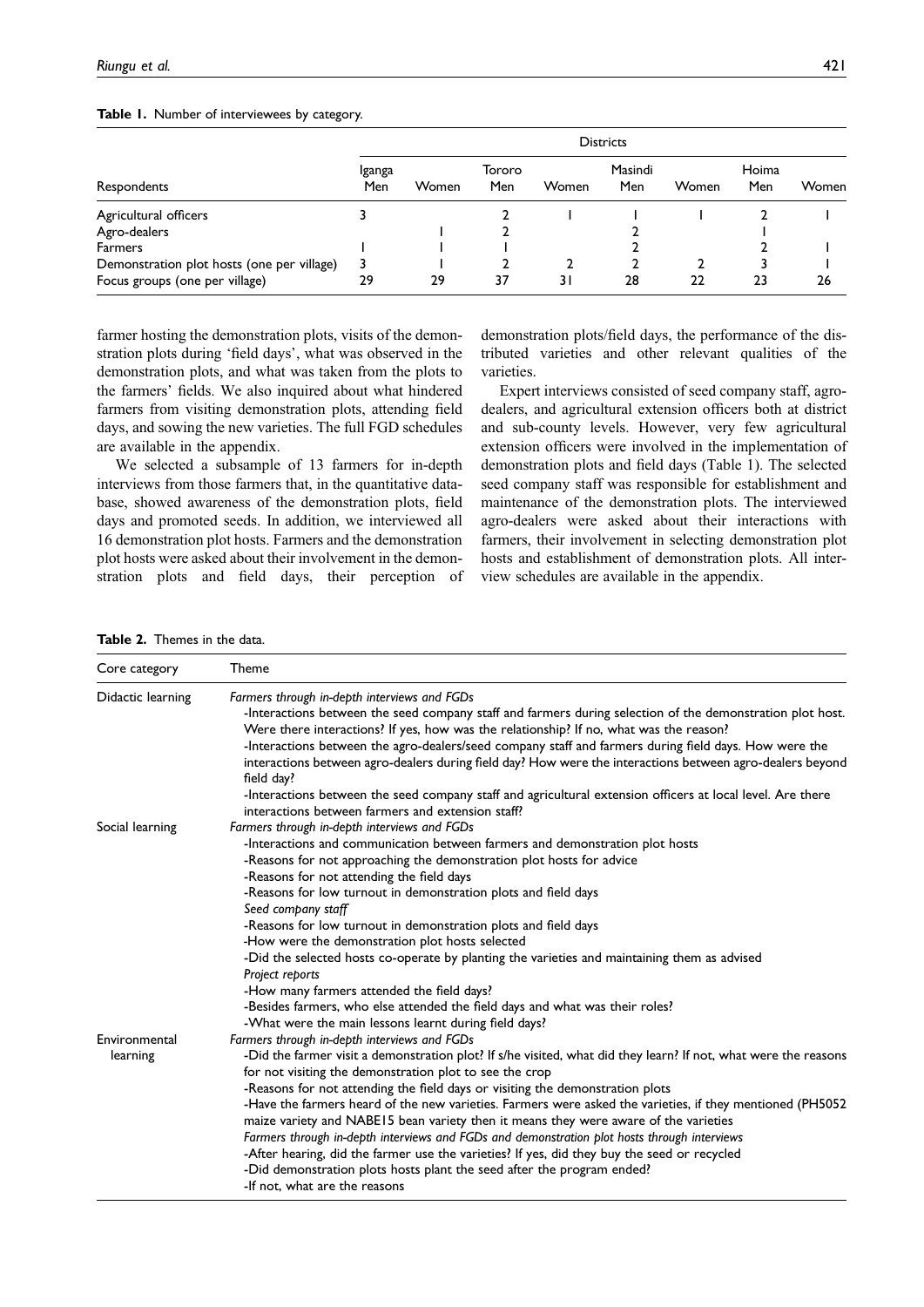|  |  |  |  | Table 3. Involvement of farmers in crop and livestock production. |  |
|--|--|--|--|-------------------------------------------------------------------|--|
|--|--|--|--|-------------------------------------------------------------------|--|

| <b>Districts</b>  |                                                                               |                                                                                                                    |                                                                                                                        |                                                                                                                    |
|-------------------|-------------------------------------------------------------------------------|--------------------------------------------------------------------------------------------------------------------|------------------------------------------------------------------------------------------------------------------------|--------------------------------------------------------------------------------------------------------------------|
|                   | Iganga                                                                        | Masindi                                                                                                            | Tororo                                                                                                                 | Hoima                                                                                                              |
| Food<br>crops     | Maize, common beans,<br>cassava, sweet<br>potatoes, soya, rice,<br>groundnuts | Maize, common beans,<br>bananas, pigeon peas,<br>groundnuts, cassava, sweet<br>potatoes, millet, Irish<br>potatoes | Maize, common beans, rice,<br>cowpeas, soybeans,<br>groundnuts, cassava, sweet<br>potatoes, millet, sorghum,<br>simsim | Maize, common beans,<br>bananas, pigeon peas,<br>groundnuts, cassava, sweet<br>potatoes, Irish potatoes,<br>millet |
| Other<br>crops    | Coffee                                                                        | Coffee, sugarcanes, sunflower                                                                                      | Cotton, coffee                                                                                                         | Coffee, sugarcanes, tobacco,<br>cocoa                                                                              |
| Livestock<br>kept | Cattle, goats, chicken,<br>ducks                                              | Cattle, goats, chicken, pigs                                                                                       | Cattle, goats, chicken, pigs,<br>sheep                                                                                 | Cattle, goats, chicken, pigs                                                                                       |

Source: FGDs and farmer interviews.

#### Data analysis

Survey data were analysed by calculating the percentage of farmers who visited demonstration plots, were aware of the plots or the promoted varieties and adopted the promoted seeds. In addition, we calculated the average number of knowledge questions about the promoted varieties that farmers with awareness could answer correctly. We calculated the project-related indicator for the second and third survey rounds, which covered the first and the second project years. The technology-related indicators were calculated for all three rounds so that we could assess progress over time and compare knowledge and awareness pre-, during- and post-project. Qualitative data were coded manually and in Atlas.ti, and analysed along the themes in Table 2. Descriptive or topic coding was applied to transcriptions from the FGDs and interviews.

## Characteristics of the farmers in the study

A general overview of the main farm activities is provided in Table 3. Besides these farm activities, other income generating activities were mentioned, for example, motorbike taxi services, beer brewing, small businesses/trading and wage labour. Main decisions about crop production were made by the household head, who could be a man or a woman. Men were more involved in maize production, a crop usually planted for sale, whereas women were more engaged with bean production, a crop mainly planted for home consumption. The farmers employed both monocropping and intercropping on their fields. Maize was mostly intercropped with pulses (e.g. common beans, cowpeas, groundnuts or soybeans). Pulses were also intercropped with cassava and sugarcane.

## **Results**

# The organisation of the didactic learning process: The implementation of the demonstration plots

The didacts in the program were seed company staff, extension officers and agro-dealers with the seed company taking a leading role. The seed company was responsible for selection and training of the demonstration plot hosts, establishing and monitoring the plots, and providing inputs. In 2014, they identified potential demonstration plots based on suitability, identified and approached the landowner, and drew a list of those willing to host. The final hosts were then randomly selected from the list. Demonstration plot hosts were asked to set aside 1 acre of their land for demonstration plots, 0.5 acre for the new maize variety (PH5052) and 0.5 acre for a new bean variety (NABE15).

The seed company provided the demonstration plot hosts with 5kgs of seed of PH5052 and NABE15 each and fertiliser (e.g. 25kgs of DAP, 25kgs of UREA for maize and 25kgs of NPK171717 for common beans). The seed company staff trained demonstration plot hosts in land preparation, plant spacing and fertiliser application. They returned a month after planting to monitor the crop performance and deliver the top-dressing fertiliser (Table 4). The return visit was also used to train demonstration plot hosts on weeding, top dressing and pest control. To increase the awareness of the demonstration plot and the variety on the plot, a signpost was erected

Table 4. Seasonal calendar for the demonstration plots and field days as planned.

| Season 1                                      | July    | August              | Septemebr                                                                                                         | October                                                                                                                                       | November                                            | Decemebr            |
|-----------------------------------------------|---------|---------------------|-------------------------------------------------------------------------------------------------------------------|-----------------------------------------------------------------------------------------------------------------------------------------------|-----------------------------------------------------|---------------------|
| Season 2                                      | lanuary | February            | March                                                                                                             | April                                                                                                                                         | May                                                 | lune                |
| Project<br>activities<br>Cropping<br>calendar |         | Land<br>preparation | Training of<br>demonstration plot<br>hosts<br>Delivery of seed and<br><b>DAP</b><br>Planting and base<br>dressing | Monitoring of demonstration<br>plots/delivery of urea<br>Training of demonstration plot of the field day<br>hosts<br>Weeding and top dressing | Creating awareness<br>Field day<br>Harvesting beans | Harvesting<br>maize |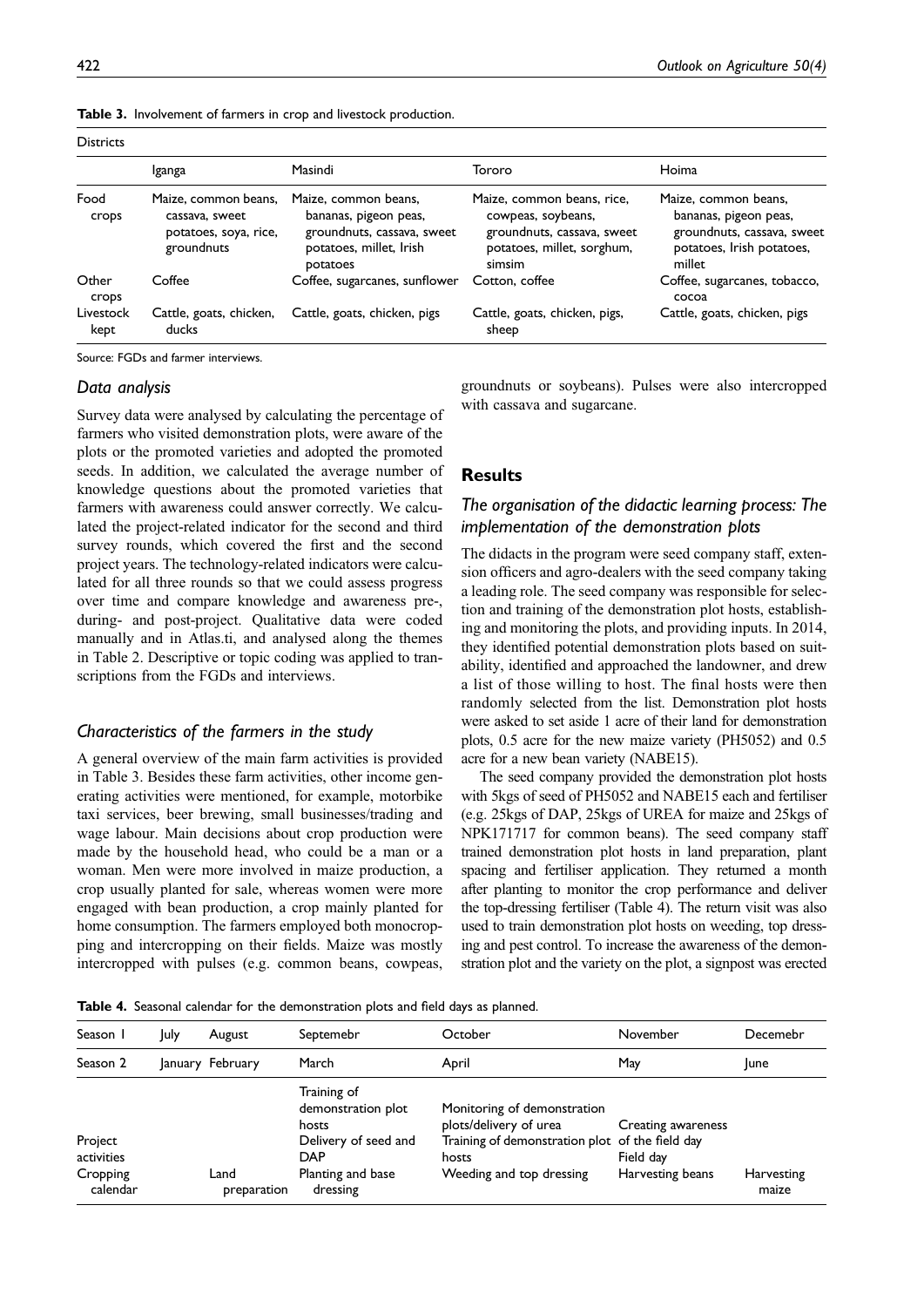on each demonstration site indicating the variety planted, recommended spacing, maturity period and expected yield.

The demonstration plot hosts were responsible for organising enough labour for land preparation, planting, fertiliser application, weeding, pesticide application and harvesting. The demonstration plot host could take the harvest for sale or consumption. It was assumed that the demonstration plot hosts would inform and instruct other farmers, in particular, but not only, during field days.

Demonstration plots were expected to be operational in four consecutive seasons. In the first project season (second growing season of 2014), demonstration plots were established in 12 out of 16 villages. In the remaining four villages (e.g. Village 2 and Village 4 in Hoima district, Village 6 in Masindi district and Village 15 in Iganga district), the selected demo hosts were ultimately not willing to collaborate. Four new hosts were selected and in the early 2015 season, all 16 villages had a demonstration plot. In following seasons, two demonstration hosts did not plant; the one in Village 4 in Hoima district and the one in Village 14 in Iganga district. As one of the extension officers expressed: 'When identifying a farmer to host the demonstration plot, choose a farmer who is well prepared to grow that crop in that season. A farmer may be willing to offer land but not prepared to grow and take care of the crop. Therefore, he will not take care of the garden e.g. weeding on time or chasing away the animals. He should also be willing to teach other farmers.'

To train farmers on the promoted seeds, field days were held at the demonstration plots/sites when the maize crop reached maturity (see Table 4 for a full calendar of cropping and project activity). Field days were only conducted in successful demonstration sites. According to the project reports, the number of field days conducted is as follows: 9 in season 2 2014, 7 in season 1 2015, 5 in season 2 2015 and 10 in season 1 2016. This means that in none of the seasons, field days were held in all demonstration plots. The demonstration plot hosts were instructed to mobilise farmers to attend the field day. In addition, announcements were made through the radio 1 week prior to the field day. All farmers within a radius of about 30 km of a demonstration plot were supposed to receive information about its location and invitation to visit.

During field days, seed company staff, agro-dealers and extension officers attended the plots. The seed company staff offered instructions on the varieties, seed rate, fertiliser application and spacing for planting. One particular element of the instructions was to identify improved seeds from fake copies. Official seed packages had a scratch card and included details on the seed type, quantity, expiry date and the name of the company. Scratching the card revealed a 12-digit number that farmers could enter as an SMS text message to a given phone number. An automated return message would indicate if the seed was original or fake.

Seed company officials also probed farmers' perception of the new seed varieties through a question and answer session. Agro-dealers, based in the main district town, gave the retail price of the new seed and explained the location of their shops to the farmers. The agro-dealers were

responsible for having new seed varieties in stock for farmers who wanted to buy for their own fields. The seed company handed out leaflets with information in English and the local language (Lunyoro in Masindi and Hoima districts, Lusoga in Iganga district and Japadhola in Tororo district) to farmers. Finally, government extension officers helped the seed company officials and agro dealers in providing information to the farmers. They were also available to farmers for advice at a later stage.

To sum up, the demonstration plots aimed to convince farmers in buying and adopting the improved seed varieties. The main didacts were the seed company officials, agro dealers and government extension officers, providing instructions to the demonstration plot host and information to the farmers attending the field days. Extension officers and agro-dealers could provide follow-up guidance for farmers who were willing to buy the seeds. In the next section we further analyse how this didactic learning was connected to social and environmental learning.

# Opportunities for social and environmental learning: Farmers' involvement in demonstration plots and attendance to field days

There were several challenges in running the demonstration plot plots that inhibited learning. Two of the selected demonstration plot hosts in Hoima districts were not willing to continue with the demonstration plot after the first seasons. Other demonstration plots were not well maintained, for example, late weeding or not applying the provided fertiliser. As a result, these demonstration plots looked very much like what the farmers were used to. Some plots were destroyed by animals. There were also demonstration plot hosts who did little or nothing to share information with other farmers. On the other hand, demonstration plot hosts in Village 1 and Village 3 in Hoima district were member of a farmer group, in which case group members were involved in the maintenance of the demonstration plot and received part of the harvest (FGD, Village 1 and Village 3, 2017). By working on the demonstration garden as a group, the group members were in a position to learn about the new seeds and management practices resulting in social and environmental learning in these specific villages.

Data retrieved from project reports show that there was low turnout during the field days ranging from 45 to 87 farmers per field day (Table 5) and 5% of the farmers in our survey (Table 6). In addition, only one field day was conducted per successful demonstration plot per season, and field days were cancelled when the crops did not look well in the demonstration plot. As indicated before, field days were held when the maize crop reached maturity. By then, the bean crop had already been harvested. Farmers expressed their unease with this timing during the FGDs and suggested that field days should be carried out the beginning and end of the growing phase for both maize and beans. This will facilitate the farmers to see the promoted seeds at different stages of growth.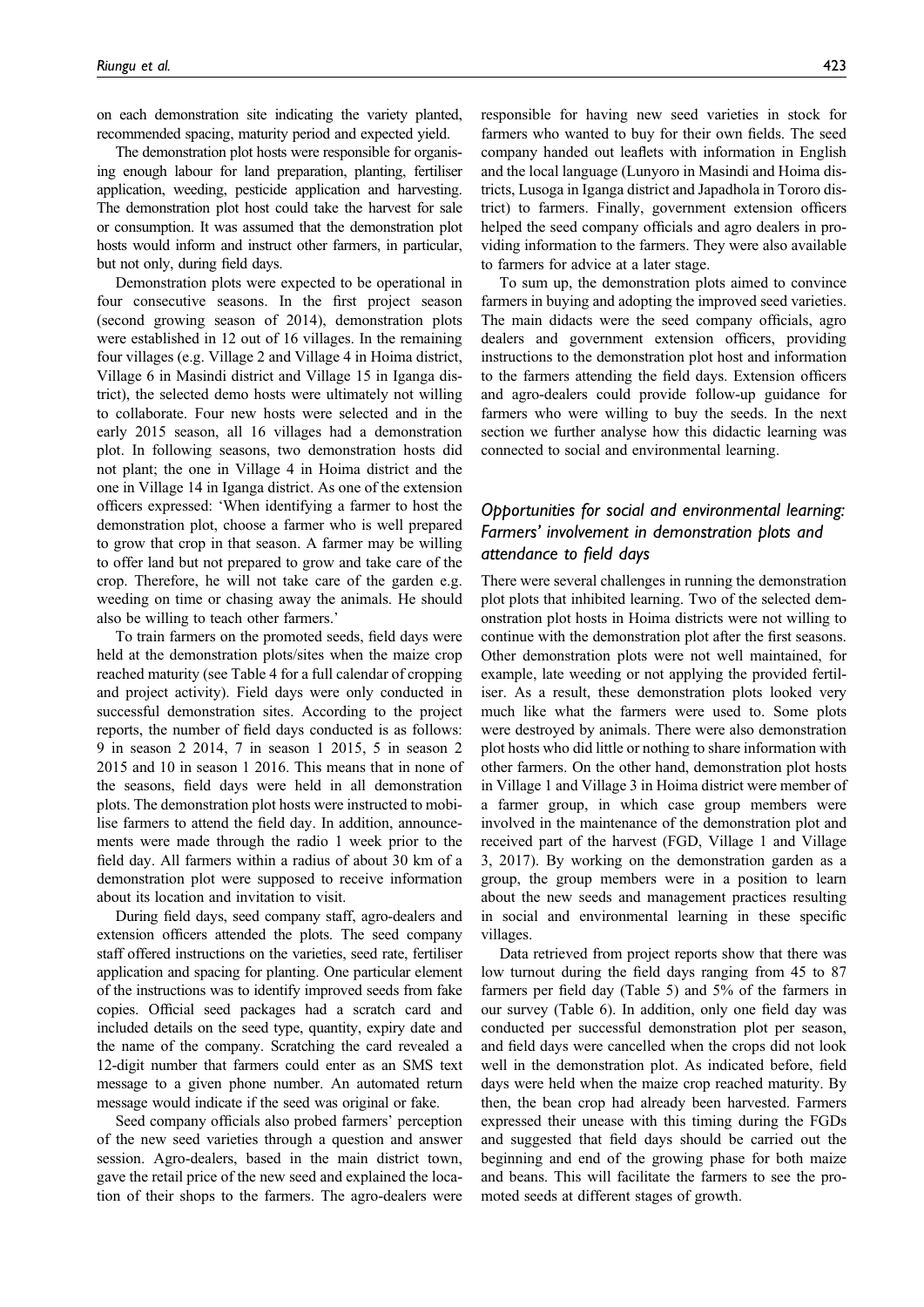Table 5. Number of farmers that attended field days.

| Season           | Number of<br>field days | Total number<br>of attendants | Average number of<br>attendants per field<br>day |
|------------------|-------------------------|-------------------------------|--------------------------------------------------|
| Season 2<br>2014 | 9                       | 426                           | 47                                               |
| Season I<br>2015 |                         | 320                           | 45                                               |
| Season 2<br>2015 | 5                       | 435                           | 87                                               |
| Season I<br>2016 | 10                      | 534                           | 53                                               |

Source: Technical reports.

Attendance was highest in Tororo district (see detailed analysis at village level in Tables A1 A2 in the Appendix). Results from Table A2 show that 11% of farmers participated in demonstration plots and field days with 14% for males and 8% for females in the first year in Tororo district. The percentage dropped to 7% for the overall sample, 9% for men and 6% for women. Masindi district came second and Iganga was third in attendance. Hoima district had the lowest attendance in both years. The attendance in Masindi and Iganga districts increased in the second year, compared to Hoima and Tororo districts where there was a decrease. At village level, more than half of the interviewed farmers reported to have visited the demonstration plots or field days in the second year in Village 9 in Tororo district (see Table A1 in the Appendix). Qualitative data from the farmers in the FGD indicates that most farmers who went there did this because they had a good relationship with the demonstration plot host. The effect of pre-existing relationships on learning appears as an important element of social learning, something the project seemed to have overlooked entirely.

While demonstration plot hosts were also expected to mobilise farmers within a 30km radius using word of mouth, this was often limited to the farmers they already knew. Hence, farmers who lived far from the demonstration plots were particularly vulnerable to exclusion. One of the demonstration plot hosts said, 'I mobilised other farmers in the whole village to attend the field day' (interview Tororo district 2017). In another FGD, no one attended a field day or just took time to find out what was going on at the demonstration plot. 'We appreciated the variety performance from far' FGD, Village 14 in Iganga district, 2017. One of the farmers from Village 13 in Iganga district said that there were several demonstration plots in the area,

but he just passed them 'because he is never invited.' FGDs results showed that in some villages such as Village 6 and Village 15 respondents could not identify who the demonstration plot host was or were unaware of the demonstration garden in their village.

Whereas more could have been done to announce the field days, the lack of information as such appeared not the only trigger of low attendance rates. Farmers indicated several factors that help explain the low turnout. Some farmers expressed they did not attend demonstration plots because they were not involved in selection of the demonstration plot host As one farmer put it: 'The field days are successful if the seed company involves the farmers' association or groups. If the seed company deals with a farmer who is not favoured by other farmers, then there is low turnout,' (farmer interview, Village 9). Another farmer expressed: 'Some demonstration plot hosts were favoured by the seed company because they were selected multiple times to host the demonstration plots even prior to the promotion of PH5052 and NABE15. There are many farmers to choose from but the host is selected multiple times so I cannot go,' (FGD, Village 13). This factor was confirmed by seed company staff, explaining that some villagers were not always happy with the allocation of demonstration plots. Another farmer said that 'The organizers come late and most farmers leave earlier', FGD, village 11. A farmer in FGD Village 9 had similar opinion, 'the organizers turn up late when farmers have waited and went back to their homes'. How precarious the balance between curiosity and trust can be is expressed by one farmer saying that: 'We used to see signposts along the way but did not have prior information about the demonstration plot. We were afraid to go to the farm because the owner may accuse you if anything goes wrong in his farm.' These findings show that demonstration plots and field days are not neutral devices for information exchange. Social learning is not just triggered by organising a field day and providing information but also by existing connections and patterns of social interaction. A demonstration plot thus intervenes in the pre-existing social situation and can imply, for certain farmers, exclusion from the social and environmental learning intended by the demonstration plots and field days.

# The outcome of the learning process: Connections between demonstration plots and farmers' fields

The survey data show an overall low awareness of the PH5052 and NABE15 varieties, though awareness slightly

Table 6. Percentage of survey farmers<sup>a</sup> that attended field days.

|                         | Full sample |    |            |     | Male farmers |            |     | Female farmers |            |  |
|-------------------------|-------------|----|------------|-----|--------------|------------|-----|----------------|------------|--|
| Year                    | N           | n  | Percentage | N   | n            | Percentage | N   |                | Percentage |  |
| First year (2014/2015)  | 1644        | 81 | 4.9        | 763 | 53           | 6.9        | 881 | 28             | 3.2        |  |
| Second year (2015/2016) | 1821        | 98 | 5.4        | 865 | 61           |            | 956 | 38             | 4.0        |  |

<sup>a</sup>Two farmers per household, generally the head and their spouse. In cases where there was no spouse or adult member, only the household head was interviewed.

Source: Survey data.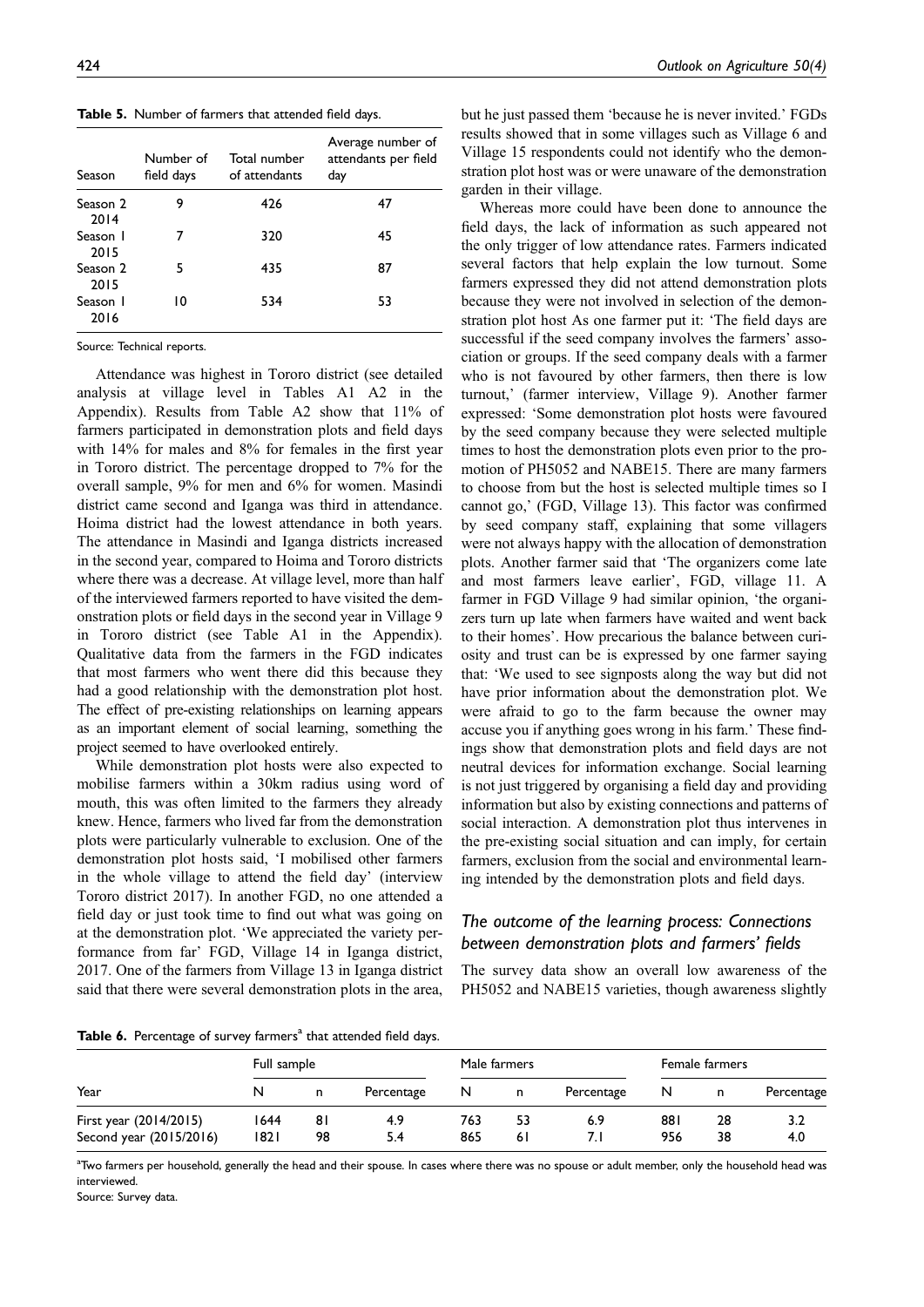increased in subsequent years (Table 7). One per cent of the survey respondent was aware of PH5052 and NABE15 preintervention, 2.7% after the first intervention year and 2.9% after the second year. Note that this is even less than the share of respondents who participated in the field days, indicating that even for participating farmers, learning was far from perfect. Of those who participated, awareness was 17% in the first year of the intervention and only 9% in the second year for PH5052, while 10% were aware in the first year of the intervention and 6.1% for the second year for NABE15. As implicit in the definition of learning, awareness can either mean having received the information and memorising it, processing the information into knowledge, or turning the new knowledge into a changed course of action. The latter, in the form of using the improved seed varieties instead of any other, was the intended learning outcome of the didacts. The low adoption rates reveal that this happened in very few cases.

Detailed analysis of the awareness of the promoted varieties at the district and village level is presented in Tables A3, A4 and A5. Learning is affected by some issues such as illiteracy as one farmer put it, 'What is done on the demo caters for literates only especially the signposts. The seed companies should put signposts with the local language for many people to understand. The demonstration plot host planted late, the performance was not good,' FGD Village 7 in Masindi district. Another farmer in

FGD in village 1 expressed the same opinion and suggested that 'the company should deliver the inputs early enough especially the March season.'

At district level, the awareness of PH5052 and NABE15 varieties in both years was highest in Tororo district (Table A5). About 9% of the surveyed farmers were aware of PH5052 in both years and 5% in the first year and 5.6% in the second year for NABE15. At village level, Village 9 in Tororo district had the highest awareness; above 30% for both varieties (Tables A3 A4). This is consistent with participation in demonstration plots/field days, which was high in this village.

The knowledge level for those aware of the varieties remained largely the same in first and second years of the project (Table 7). On average, farmers gave correct answers to about 25% of the knowledge questions about the promoted varieties, and this did not change between years. This score was substantially higher for those that participated in the field days: 38%–53%. Gender differences are small. Detailed analysis per district is presented in Table A5.

Awareness and knowledge of the promoted varieties was high amongst the farmers who participated in the FGDs, especially amongst members of farmer groups, e.g. Village 1 and Village 3 (Table 8). It may be that the village elders selected farmers for the FGDs who had actively participated in the project. Many farmers in the

Table 7. Awareness and knowledge of the varieties PH5052 (maize) and NABE15 (beans) amongst survey farmers by field day participation and gender.

|                             | Pre-intervention (2013/2014)                                                                | First year<br>(2014/2015) | Second year<br>(2015/2016) |
|-----------------------------|---------------------------------------------------------------------------------------------|---------------------------|----------------------------|
| <b>PH5052</b>               |                                                                                             |                           |                            |
| Percentage of farmers aware |                                                                                             |                           |                            |
| Full sample                 | 0.8(1366)                                                                                   | 2.7(1644)                 | 2.9(1821)                  |
| Participants field days     | 0(0)                                                                                        | 17.3(81)                  | 9.1 (99)                   |
| Non-participants field days | 0.8(1366)                                                                                   | 2.0(1563)                 | 2.5 (1722)                 |
| Men                         | 1.2(642)                                                                                    | 3.4(763)                  | 2.9(865)                   |
| Women                       | 0.4(724)                                                                                    | 2.2(881)                  | 2.8 (956)                  |
|                             | Average share of knowledge questions answered correctly (only for those aware) <sup>a</sup> |                           |                            |
| Full sample                 |                                                                                             | 0.27(260)                 | 0.27(280)                  |
| Participants field days     |                                                                                             | 0.53(43)                  | 0.39(30)                   |
| Non-participants field days |                                                                                             | 0.22(217)                 | 0.26(142)                  |
| Men                         |                                                                                             | 0.26(164)                 | 0.28(142)                  |
| Women                       |                                                                                             | 0.28(96)                  | 0.27(138)                  |
| <b>NABEI5</b>               |                                                                                             |                           |                            |
| Percentage of farmers aware |                                                                                             |                           |                            |
| Full sample                 | 1.0(1366)                                                                                   | 2.0(1644)                 | 2.1(1821)                  |
| Participants field days     | 0(0)                                                                                        | 10.0(81)                  | 6.I $(99)$                 |
| Non-participants field days | 1.0(1366)                                                                                   | 1.6(1563)                 | 2.0(1722)                  |
| Men                         | 1.2(642)                                                                                    | 2.6(763)                  | 2.3(865)                   |
| Women                       | 0.7(724)                                                                                    | 1.5(881)                  | 2.0(956)                   |
|                             | Average share of knowledge questions answered correctly (only for those aware) <sup>a</sup> |                           |                            |
| Full sample                 |                                                                                             | 0.24(173)                 | 0.27(260)                  |
| Participants field days     |                                                                                             | 0.39(29)                  | 0.38(21)                   |
| Non-participants field days |                                                                                             | 0.21(144)                 | 0.23(167)                  |
| Men                         |                                                                                             | 0.27(92)                  | 0.26(164)                  |
| Women                       |                                                                                             | 0.22(81)                  | 0.28(96)                   |

Notes: Sample size is in parenthesis.

<sup>a</sup>Farmers who were aware of the promoted varieties were asked 17 knowledge questions about the varieties' attributes and improved farming practices.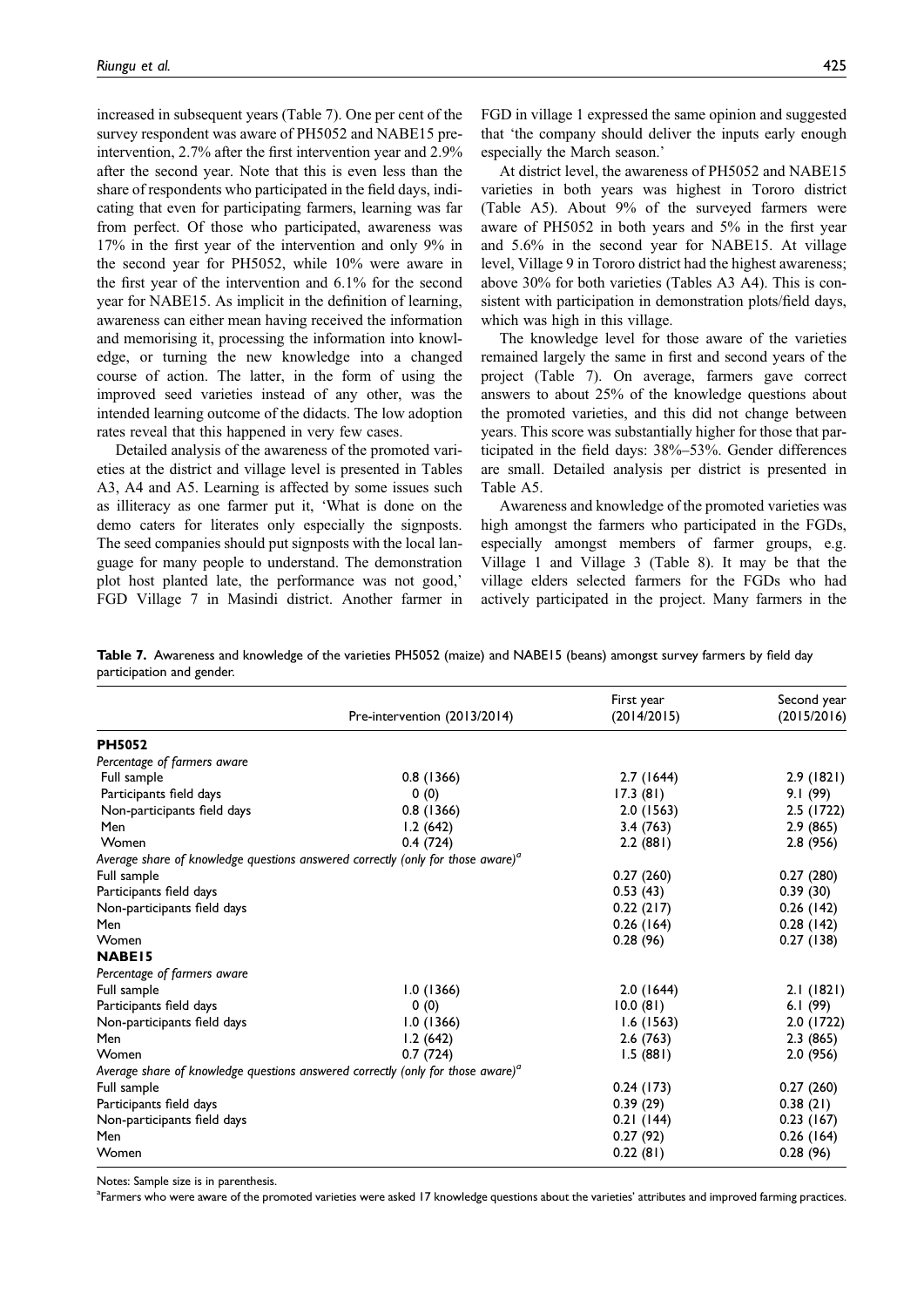|                                |  |  | Table 8. Awareness of promoted seeds amongst focus group |
|--------------------------------|--|--|----------------------------------------------------------|
| discussion (FGD) participants. |  |  |                                                          |

|                 |                     |            |    | Number of farmers<br>parenthesis) | aware (percentage in |
|-----------------|---------------------|------------|----|-----------------------------------|----------------------|
| <b>District</b> | Sub-county          | Village    | n  | PH5052                            | NABE <sub>15</sub>   |
| Hoima           | <b>Scount1</b>      | Village I  | 12 | 12 (100)                          | 12 (100)             |
|                 |                     | Village 2  | 13 | 0(0)                              | 0(0)                 |
|                 | Scount <sub>2</sub> | Village 3  | 12 | II (92)                           | 12 (100)             |
|                 |                     | Village 4  | 12 | 0(0)                              | 0(0)                 |
| Masindi         | Scount3             | Village 5  | П  | 11 (100)                          | 11 (100)             |
|                 |                     | Village 6  | 12 | 0(0)                              | 0(0)                 |
|                 | Scount4             | Village 7  | 14 | 3(21)                             | 1(7)                 |
|                 |                     | Village 8  | 13 | 9 (69)                            | 13 (100)             |
| Tororo          | Scount <sub>5</sub> | Village 9  | 25 | 25 (100)                          | 25 (100)             |
|                 |                     | Village 10 | 12 | 10(83)                            | 4 (33)               |
|                 | Scount6             | Village II | 19 | 16 (84)                           | 3(16)                |
|                 |                     | Village 12 | 12 | 0(0)                              | 0(0)                 |
| Iganga          | Scount7             | Village 13 | 15 | 3(20)                             | 2(13)                |
|                 |                     | Village 14 | 8  | 0(0)                              | 0(0)                 |
|                 | Scount8             | Village 15 | 17 | 1(6)                              | 0(0)                 |
|                 |                     | Village 16 | 18 | 18 (100)                          | 18 (100)             |

Source: Focus Group Discussions (2017).

FGDs said they had tried the new seeds in their fields. They mentioned clear differences in performance of the varieties compared to the crop from traditional varieties. These related to clearly observable differences, for example more cobs per plant, grain colour and shape (the white, big grains preferred by buyers) and short maturation period (110 days). For the bean variety, FGD participants mentioned that it had high yields, cooked very fast, and pest and disease resistant (FGD, Village 9). These results may suggest that the learning process, at least for these farmers, had positive outcomes. However, few farmers participating in the FGDs really were growing the introduced varieties, although adoption rates differed substantially between villages (Table 10).

Overall, less than 1% of the survey respondents reported planting PH5052 or NABE15 across the 2 years, resulting in a low acreage with the promoted seeds (Table 9).

Table 9. Percentage of households who planted PH5052 and NABE15 and acreage under these crops  $(n=983)$ .

|                                                       | PH5052         |                                         | NABE <sub>15</sub> |                |
|-------------------------------------------------------|----------------|-----------------------------------------|--------------------|----------------|
|                                                       |                | Season L. Season 2. Season L. Season 2. |                    |                |
| Percentage of farmers<br>blanting                     |                |                                         |                    |                |
| First year (2014/2015)                                | 0.3            | 0.2                                     | 0.2                | 01             |
| Second year (2015/<br>2016)                           | 0.2            | 0.2                                     | 0.2                | n              |
| Average acreage planted<br>per farmer                 |                |                                         |                    |                |
| First year (2014/2015)<br>Second year (2015/<br>2016) | 0.002<br>0.005 | 0.002<br>0.001                          | 0.003<br>0.001     | 0.001<br>0.000 |

Source: Survey data.

Table 10. Number and percentage of focus group discussion (FGD) participants who planted the promoted seeds (for villages with awareness).

|          |            |            |    | Number of farmers<br>(percentage in<br>parenthesis) |                    |  |
|----------|------------|------------|----|-----------------------------------------------------|--------------------|--|
| District | Sub-county | Village    | n  | PH5052                                              | NABE <sub>15</sub> |  |
| Hoima    | Scountl    | Village 1  | 12 | 0(0)                                                | 0(0)               |  |
|          | Scount2    | Village 3  | 12 | 0(0)                                                | 0(0)               |  |
| Masindi  | Scount3    | Village 5  | п  | 4(33)                                               | (8)                |  |
|          | Scount4    | Village 7  | 14 | 0(0)                                                | 0(0)               |  |
|          |            | Village 8  | 13 | 2(15)                                               | 6(46)              |  |
| Tororo   | Scount5    | Village 9  | 25 | 3(12)                                               | 5(20)              |  |
|          |            | Village 10 | 12 | 10(83)                                              | 4 (33)             |  |
|          | Scount6    | Village 11 | 19 | 7 (37)                                              | 0(0)               |  |
| Iganga   | Scount7    | Village 13 | 15 | 0(0)                                                | 0(0)               |  |
|          | Scount8    | Village 15 | 17 | 0(0)                                                | 0(0)               |  |
|          |            | Village 16 | 18 | 0(0)                                                | (0)                |  |

Source: Focus Group Discussions (2017).

Interestingly, adoption rates were low even amongst the demonstration plot hosts. From the interviews, it became clear that from the 16 hosts, only 6 continued planting PH5052 maize and 3 NABE15 after the project. Two demonstration plot hosts who planted PH5052 took seed from the previous harvest while the remaining four bought certified seed. All the demonstration plot hosts who planted NABE15 took seed from their own stock.

Results from FGDs show that some farmers who attended the demonstrations said they did not buy the varieties but are practising the advised row planting and weeding on other maize varieties. These are low-cost adjustments that mainly require additional labour but no financial investments. But also, labour is a scarce resource, and many of the interviewed farmers expressed that they found the recommended crop management too labour intensive. One farmer said that 'it is expensive to practice what is done on the demonstration plot. It is easy to handle a demonstration plot because it is smaller than a big farm' (FGD, Village 9). Labour in agriculture is seasonal, making it scarce during planting through to harvesting time. This may lead to high labour costs and reduced yield especially if the planting, weeding and fertiliser application is not done at the right time. As one farmer put it, 'the row planting and weeding requires a lot of manpower and time. I have high yields, but the labour cost is high' (farmer interview, Village 9). However, some farmers helped each other. Sharing labour was mentioned in interviews from Villages 3, 9 and 10. 'We pull together and offer labour to each other through farm labour pooling, both animal and labour groups,' (interview Village 9) and sometimes such labour sharing was done with financial compensation. As a farmer from Village 3 stated, "we also offer labour for payment to farmer not in the support group."

Farmers who planted PH5052 mentioned that they got good yields and generated additional income (FGDs and farmer interviews, 2017). Farmers who did not plant the new varieties mentioned that agro-dealers were located in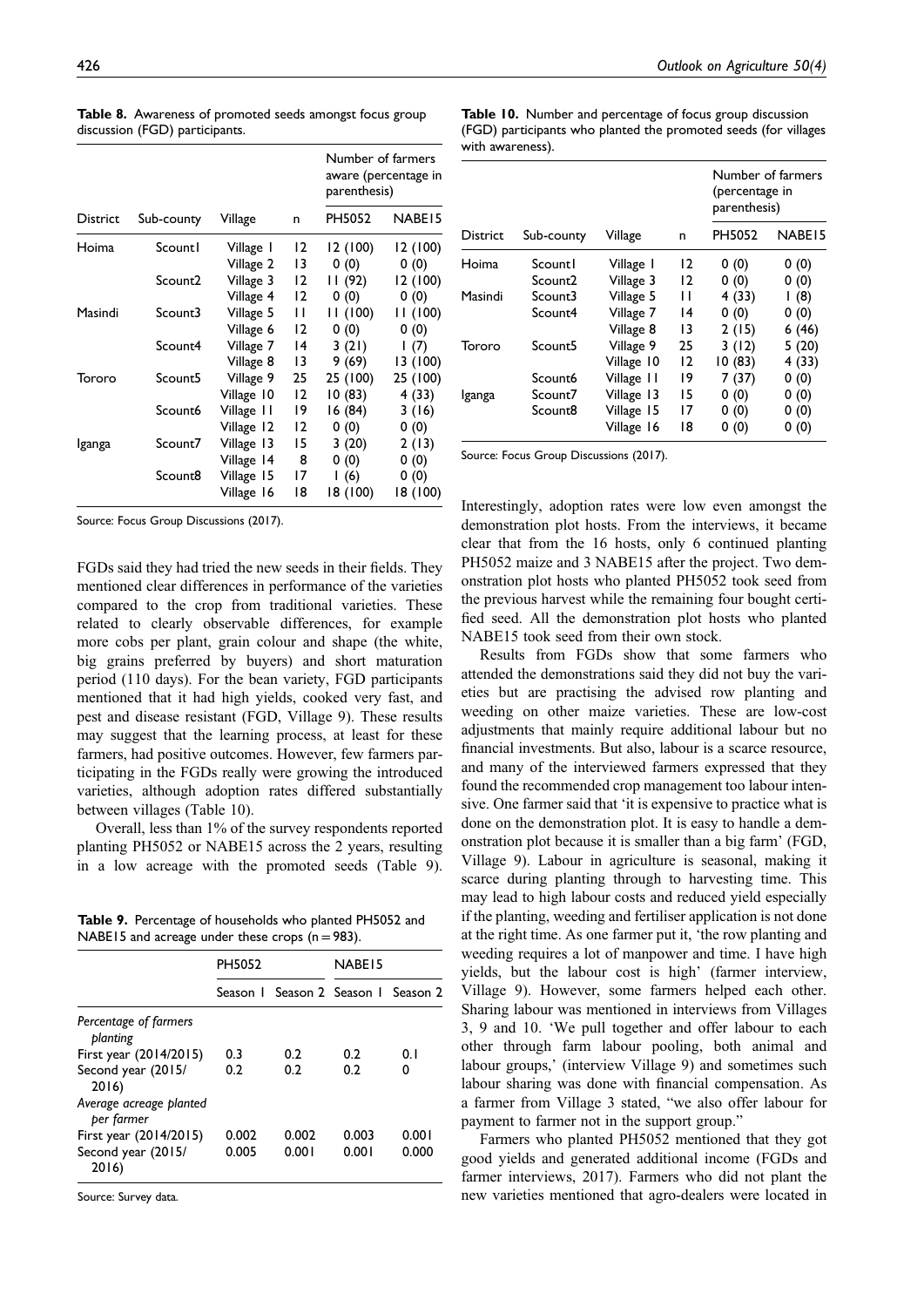town centres far away from the villages, making accessibility difficult. Farmers who took the effort to buy the seed sometimes found no seeds at the shop. Agro-dealers confirmed that seeds were not always available due to delayed delivery, in particular in the first season. Some farmers also explained that they did not plant the new seeds due to the high seed price and poor seed quality in the market. The cost of the PH5052 maize seed was 6500–7000 UGX/kg compared to open-pollinated varieties (OPVs) which sold at 2000–3000 UGX/kg. These details are crucial as the hybrid maize varieties only have lasting benefits when seeds can be reliably sold each season, and availability of fertiliser and labour is also continued. There were similar complications in the adoption of the improved bean variety, primarily the limited marketing options. One of the demonstration plot host in Village 3 mentioned, open pollinated varieties I tried selling the bean harvest to the neighbours, who refused because they preferred their own varieties.' The majority of farmers preferred home-saved bean seed to certified bean seed bought at agro-dealers shops. The observations about limited and irregular availability of seeds show the close connection between experimental learning and social learning. An agro-dealer that does not deliver on time creates a negative social learning experience and obstructs the farmer from further environmental learning.

### Discussion and conclusion

Our examination of learning effects through the implementation of demonstration plots complemented with field days to promote new maize and bean varieties introduced confirms the importance of social interactions, including interactions with material inputs and the agro-ecological environment. The project implementation had limited success: our survey shows low awareness and adoption rates. The qualitative study, that was set up in addition to survey results, reveals important insights about the interaction dynamics between the different actors involved in the seed distribution process. It appeared that the project setup with a strong focus on the demonstration plots constrained many crucial interactions that would generate a learning process. Our findings are not unique and confirm findings from other studies on the limited effects of demonstration plots (Kondylis and Mueller, 2013).

The framework from Stone (2016) about the learning process underlying the introduction of improved seeds as a combination of didactic, social and environmental learning sheds interesting light on the above findings. Didactic learning formed the core of the intervention and it was implicitly assumed that either this in itself was enough or would trigger sufficient social and environmental learning to induce adoption. Neither appeared to be the case: the knowledge spread was very limited and adoption rates were low. The setup of the didactic learning process can explain this lack of success at least partly.

Our analysis indicates that the didacts did not really consider the position and needs of the local farmers. The promoted seeds were supposed to be accessible, but the distance between farmers and agro-dealers was large, seeds were not always available and seed prices were high. In addition, contrary to farmers' needs, they organised only one field day per season. Perhaps most importantly, farmers were not involved in the selection of the demonstration plot hosts. The didacts wrongly assumed that spontaneous mouth-to-mouth promotion, signposts at the demonstration plots, and limited radio announcements would be sufficient promotion for the demonstration plots. In reality, the information dissemination process is complex and is mediated by the social position of demonstration plot hosts and existing interactions patterns. This is confirmed by our finding that in situations where demonstration plot hosts were part of an existing farmer group, participation in field days and seed adoption rates were higher. Other studies confirm the importance of prior existing networks and farmer groups (Ainembabazi et al., 2017; BenYishay and Mobarak, 2019; Kroma, 2006).

It is somewhat remarkable that the project spent so little effort in stimulating social learning effects. There are many examples in the literature that show increased effects when farmers are more involved in the establishment, lay-out and management of demonstration plots (Dar et al., 2019; Fliert et al., 2010). This also relates to the frequency of interactions: regular involvement of farmers in demonstrations and on-farm experiments increase learning (Flor et al., 2017).

The didacts active in the demonstration plots are primarily commercial actors. The one-off field days and presence of agro-dealers suggests that informing farmers about where to buy seeds was considered more important than explaining farmers how to grow these seeds profitably. The commercial nature of the field days and demonstrations plots was not unnoticed by the farmers and had negative consequences for the social and environmental learning. Our interviews with farmers revealed that some farmers avoided contact with the demonstration plot hosts as they suspected favouritism rather than genuine sharing of information. Financial benefits are common but our findings confirm other studies emphasising that benefits need to be distributed equally amongst participants (BenYishay and Mobarak, 2019; Shikuku et al., 2019; Taylor and Bhasme, 2018). Moreover, our findings suggest that the commercial interests of the didacts were primarily focused on selling seeds of a bean variety which was not preferred by buyers. This comes out most clearly from the way the bean variety was incorporated in the farming practices. Introducing a bean variety with the assumption that both improved seeds and harvest can be sold indiscriminately underestimates the importance of qualities and social ties affecting the value attached to a particular variety, making the promoted bean variety more an anti-commodity than a commodity (Hazareesingh and Maat, 2016).

The restricted focus on commercialisation of seeds of improved varieties in the didactic learning process and the limited attention given to the social and environmental learning explains the limited awareness and adoption rates of the introduced seed varieties. Demonstration plots can either be successful or unsuccessful in disseminating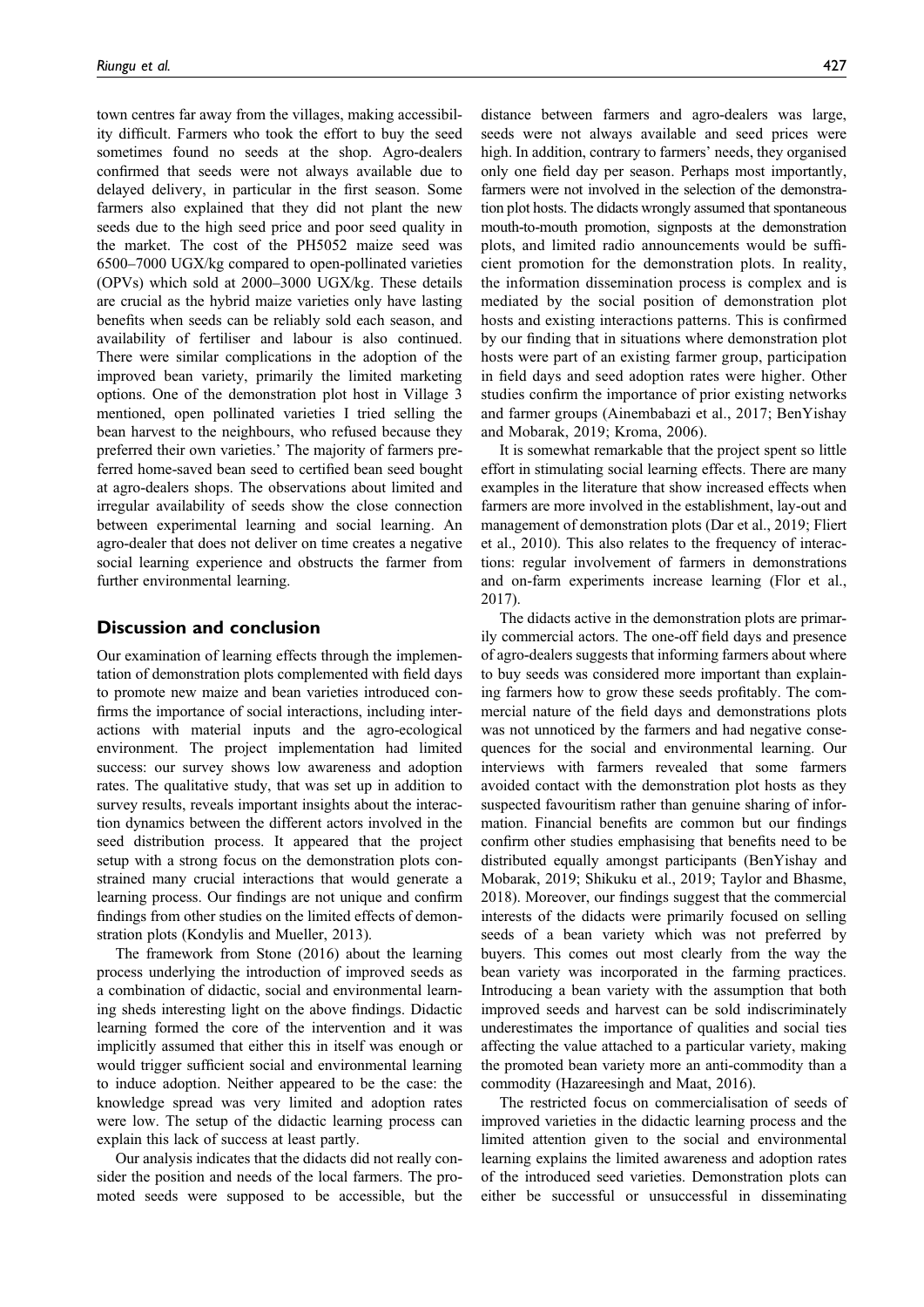information to create awareness on improved technologies. Examples of successful stories are shown in Kondylis and Mueller (2013), Kondylis et al. (2017) and Matsumoto et al. (2013). However, we do not suggest that adoption rates would have been higher with more attention for a better balance between didactic, social and environmental learning. The main conclusion from our study is that the imbalance between different types of learning obstructs learning outcomes at both ends. The flawed design and implementation of demonstration fields as well as the lack of follow-up in terms of guiding and monitoring the emulation reduces the number of farmers that could have experimented with the new seeds and related crop management practices. It also thwarts the options for project managers and implementers to learn from farmers' learning.

In conclusion, the process of implementing demonstration plots has shown to have both enabling and constraining effects on technology change. This allows for complexities of technological changes to arise which are often the gaps in impact and technology adoption studies. For example, we see that learning may not take place due to constraining factors such as choice of a host and management of demonstration plots. After learning, farmers may not adopt a technology due to factors such as labour and marketability. Broader approaches that provide enabling conditions around learning and adoption of new technologies is likely to enhance farmers learning. Institutional arrangements amongst actors in the introduction of new technologies will enable understanding of the farmers' needs and follow guidelines to effectively disseminate both information and technology.

### Acknowledgement

This work was undertaken as part of a 3ie funded project carried out by Tegemeo Institute of Agricultural Policy and Development. Special thanks to the Director of Tegemeo Institute and Dr Mercy Kamau for the facilitation and support provided during the study period. We acknowledge the support received from Dr Fredrick Bagamba, Makerere University Uganda for his assistance during the fieldwork in Uganda. We also acknowledge the assistance received from the local leaders during data collection. We also acknowledge the dedication of research assistants and enumerators. We wish to thank the respondents who provided data used in this paper. This work benefited from comments received from the reviewer, guest editor and Erwin Bulte.

#### Declaration of conflicting interests

The author(s) declared no potential conflicts of interest with respect to the research, authorship and/or publication of this article.

#### Funding

The author(s) disclosed receipt of the following financial support for the research, authorship and/or publication of this article. This work was supported by the 3ie (grant number TW4/1010). The seed promotion program was financially supported by the Alliance for a Green Revolution in Africa (AGRA).

### ORCID iDs

Claris Riungu **D** <https://orcid.org/0000-0003-3046-8424> Harro Maat D <https://orcid.org/0000-0001-7338-7910>

### **References**

- Adegbola P and Gardebroek C (2007) The effect of information sources on technology adoption and modification decisions. Agricultural Economics 37: 55–65. [https://doi.org/10.1111/j.](https://doi.org/10.1111/j.1574-0862.2007.00222.x) [1574-0862.2007.00222.x](https://doi.org/10.1111/j.1574-0862.2007.00222.x)
- Ainembabazi JH, van Asten P, Vanlauwe B, et al. (2017) Improving the speed of adoption of agricultural technologies and farm performance through farmer groups: Evidence from the great lakes region of Africa. Agricultural Economics 48: 241–259.<https://doi.org/10.1111/agec.12329>
- Almekinders CJ, Beumer K, Hauser M, et al. (2019) Understanding the relations between farmers' seed demand and research methods: The challenge to do better. Outlook on Agriculture 48: 16–21[.https://doi.org/10.1177/0030727019827028](https://doi.org/10.1177/0030727019827028)
- Anderson JR and Feder G (2007) Chapter 44 agricultural extension. Handbook of agricultural economics 3: 2343– 2378.[https://doi.org/10.1016/S1574-0072\(06\)03044-1](https://doi.org/10.1016/S1574-0072(06)03044-1)
- Beaman L, BenYishay A, Magruder J, et al. (2018). Can network theory-based targeting increase technology adoption? Working Paper Series No.24912-National Bureau of Economic Research. Retrieved from<http://www.nber.org/papers/w24912>
- BenYishay A and Mobarak AM (2019) Social learning and incentives for experimentation and communication. The Review of Economic Studies 86: 976–1009. [https://doi.org/10.1093/](https://doi.org/10.1093/restud/rdy039) [restud/rdy039](https://doi.org/10.1093/restud/rdy039)
- Bold T, Kaizzi KC, Svensson J, et al. (2017) Lemon technologies and adoption: Measurement, theory and evidence from agricultural markets in Uganda. The Quarterly Journal of Economics 132: 1055–1100.<https://doi.org/10.1093/qje/qjx009>
- Buck S and Alwang J (2011) Agricultural extension, trust, and learning: Results from economic experiments in Ecuador. Agricultural Economics 42: 685–699. [https://doi.org/10.1111/](https://doi.org/10.1111/j.1574-0862.2011.00547.x) [j.1574-0862.2011.00547.x](https://doi.org/10.1111/j.1574-0862.2011.00547.x)
- Dar MH, de Janvry A, Emerick K, et al. (2019) Endogenous information sharing and the gains from using network information to maximize technology adoption. Working Paper Series No. WPS-085. Centre for Effective Global Action: University of California, Berkeley. Retrieved from [https://escholarship.org/](https://escholarship.org/uc/item/8qx7m4zq) [uc/item/8qx7m4zq](https://escholarship.org/uc/item/8qx7m4zq)
- Davis K (2008) Extension in sub-saharan Africa: Overview and assessment of past and current models and future prospects. Journal of International Agricultural and Extension Education 15: 15–28. Retrieved from [https://www.aiaee.org/attachments/](https://www.aiaee.org/attachments/article/111/Davis-Vol-15.3-2.pdf) [article/111/Davis-Vol-15.3-2.pdf](https://www.aiaee.org/attachments/article/111/Davis-Vol-15.3-2.pdf)
- Dimara E and Skuras D (2003) Adoption of agricultural innovations as a two-stage partial observability process. Agricultural Economics 28: 187–196. [https://doi.org/10.1111/j.1574-0862.](https://doi.org/10.1111/j.1574-0862.2003.tb00137.x) [2003.tb00137.x](https://doi.org/10.1111/j.1574-0862.2003.tb00137.x)
- Duflo E, Kremer M and Robinson J (2011) Nudging farmers to use fertilizer: Theory and experimental evidence from Kenya. American Economic Review 101: 2350–2390. [https://doi.org/](https://doi.org/10.1257/aer.101.6.2350) [10.1257/aer.101.6.2350](https://doi.org/10.1257/aer.101.6.2350)
- Fliert V, Christiana B, Hendayana R, et al. (2010) Pilot roll-out: Adaptive research in Farmers' worlds. Extension Farming Systems Journal 6: 63. Retrieved from [https://search.informit.](https://search.informit.org/doi/10.3316/informit.479036039691084) [org/doi/10.3316/informit.479036039691084](https://search.informit.org/doi/10.3316/informit.479036039691084)
- Flor RJ, Maat H, Leeuwis C, et al. (2017) Adaptive research with and without a learning alliance in Myanmar: Differences in learning process and agenda for participatory research.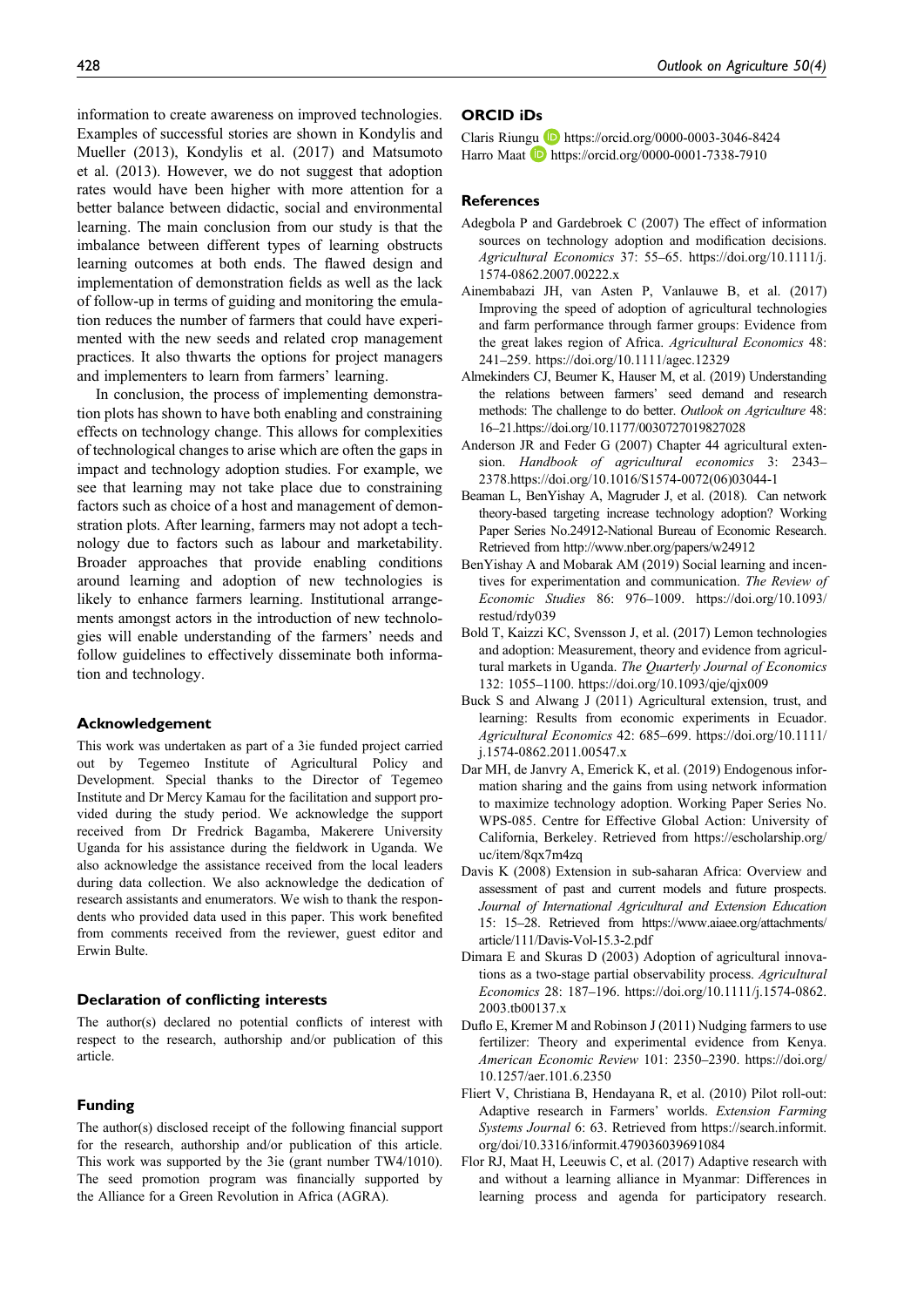NJAS-Wageningen Journal of Life Sciences 81: 33–42. [https://](https://doi.org/10.1016/j.njas.2017.03.001) [doi.org/10.1016/j.njas.2017.03.001](https://doi.org/10.1016/j.njas.2017.03.001)

- Foster AD and Rosenzweig MR (1995) Learning by doing and learning from others: Human capital and technical change in agriculture. Journal of political Economy 103: 1176–1209. <https://doi.org/10.1086/601447>
- Ghimire R and Huang W-C (2016) Adoption pattern and welfare impact of agricultural technology: Empirical evidence from rice farmers in Nepal. Journal of South Asian Development 11: 113–137.<https://doi.org/10.1177/0973174116629254>
- Glover D, Sumberg J and Andersson JA (2016) The adoption problem; or why we still understand so little about technological change in african agriculture. Outlook on Agriculture 45: 3–6. <https://doi.org/10.5367/oa.2016.0235>
- Glover D, Venot J-P and Maat H (2017) On the movement of agricultural technologies: Packaging, unpacking and situated reconfiguration. Agronomy for Development: The Politics of Knowledge in Agricultural Research. 1st Edition. Routledge, 14–30.
- Hazareesingh S and Maat H (2016) Local Subversions of Colonial Cultures: Commodities and Anti-Commodities in Global History. London: Palgrave Macmillan. ISBN: 9781137381101
- Kamau MW, Bagamba F, Riungu C, et al. (2018) Does Establishment of Demonstration Plots Have an Impact on Farmer's Awareness, Perception and Use of Improved Maize and Bean Seed. Nairobi: Tegemeo Institute of Agricultural Policy and Development, Kenya and Makerere University, Uganda. Retrieved from [https://www.tegemeo.org/images/\\_](https://www.tegemeo.org/images/_tegemeo_institute/Final_Report_3ie_TW4_1010.pdf) [tegemeo\\_institute/Final\\_Report\\_3ie\\_TW4\\_1010.pdf](https://www.tegemeo.org/images/_tegemeo_institute/Final_Report_3ie_TW4_1010.pdf)
- Khonje M, Manda J, Alene AD, et al. (2015) Analysis of adoption and impacts of improved maize varieties in eastern Zambia. World Development 66: 695–706. [https://doi.org/10.1016/j.](https://doi.org/10.1016/j.worlddev.2014.09.008) [worlddev.2014.09.008](https://doi.org/10.1016/j.worlddev.2014.09.008)
- Kondylis F and Mueller V (2013) Seeing is Believing? Evidence From A Demonstration Plot Experiment. 3ie Report. Washington DC: International Food Policy Research Institute. [http://www.](http://www.3ieimpact.org/media/filer_public/2014/09/17/ow31118-_seeing_is_believing_rdfr-0809_bKVcAVP.pdf) 3ieimpact.org/media/fi[ler\\_public/2014/09/17/ow31118-\\_seeing\\_is\\_](http://www.3ieimpact.org/media/filer_public/2014/09/17/ow31118-_seeing_is_believing_rdfr-0809_bKVcAVP.pdf) [believing\\_rdfr-0809\\_bKVcAVP.pdf](http://www.3ieimpact.org/media/filer_public/2014/09/17/ow31118-_seeing_is_believing_rdfr-0809_bKVcAVP.pdf)
- Kondylis F, Mueller V and Zhu J (2017) Seeing is believing? Evidence from an extension network experiment. Journal of Development Economics 125: 1–20. [https://doi.org/10.1016/j.](https://doi.org/10.1016/j.jdeveco.2016.10.004) [jdeveco.2016.10.004](https://doi.org/10.1016/j.jdeveco.2016.10.004)
- Kroma MM (2006) Organic farmer networks: Facilitating learning and innovation for sustainable agriculture. Journal of Sustainable Agriculture 28: 5–28. [https://doi.org/10.1300/J064v28n04\\_03](https://doi.org/10.1300/J064v28n04_03)
- Lambrecht I, Vanlauwe B, Merckx R, et al. (2014) Understanding the process of agricultural technology adoption: Mineral fertilizer in eastern DR Congo. World Development 59: 132–146. <https://doi.org/10.1016/j.worlddev.2014.01.024>
- Manda J, Gardebroek C, Kuntashula E, et al. (2018) Impact of improved maize varieties on food security in eastern Zambia: A doubly robust analysis. Review of Development Economics 22: 1709–1728.<https://doi.org/10.1111/rode.12516>
- Matsumoto T, Yamano T and Sserunkuuma D (2013) Technology Adoption and Dissemination in Agriculture: Evidence From Sequential Intervention in Maize Production in Uganda. National Graduate Institute for Policy Studies. Retrieved from<https://core.ac.uk/download/pdf/51221422.pdf>
- Moser CM and Barrett CB (2006) The complex dynamics of smallholder technology adoption: The case of SRI in Madagascar. Agricultural Economics 35: 373–388. [https://doi.org/10.1111/j.](https://doi.org/10.1111/j.1574-0862.2006.00169.x) [1574-0862.2006.00169.x](https://doi.org/10.1111/j.1574-0862.2006.00169.x)
- Pan Y, Smith SC and Sulaiman M (2018) Agricultural extension and technology adoption for food security: Evidence from Uganda. American Journal of Agricultural Economics 100: 1012–1031. [https://doi-org.ezproxy.library.wur.nl/10.1093/](https://doi-org.ezproxy.library.wur.nl/10.1093/ajae/aay012) [ajae/aay012](https://doi-org.ezproxy.library.wur.nl/10.1093/ajae/aay012)
- Rogers EM (2003) Diffusion of Innovations, 5th edn Free Press. ISBN-10:0743222091. ISBN-13:978-0743222099
- Shikuku KM, Pieters J, Bulte E, et al. (2019) Incentives and the diffusion of agricultural knowledge: Experimental evidence from northern Uganda. American Journal of Agricultural Economics 101: 1164–1180. [https://doi-org.ezproxy.library.](https://doi-org.ezproxy.library.wur.nl/10.1093/ajae/aaz010) [wur.nl/10.1093/ajae/aaz010](https://doi-org.ezproxy.library.wur.nl/10.1093/ajae/aaz010)
- Stone GD (2007) Agricultural deskilling and the spread of genetically modified cotton in warangal. Current Anthropology 48: 67–103. [https://www-journals-uchicago-edu.ezproxy.library.](https://www-journals-uchicago-edu.ezproxy.library.wur.nl/doi/pdf/10.1086/508689) [wur.nl/doi/pdf/10.1086/508689](https://www-journals-uchicago-edu.ezproxy.library.wur.nl/doi/pdf/10.1086/508689)
- Stone GD (2016) Towards a general theory of agricultural knowledge production: Environmental, social, and didactic learning. Culture, Agriculture, Food and Environment 38: 5–17. [https://](https://doi.org/10.1111/cuag.12061) [doi.org/10.1111/cuag.12061](https://doi.org/10.1111/cuag.12061)
- Taylor M and Bhasme S (2018) Model farmers, extension networks and the politics of agricultural knowledge transfer. Journal of Rural Studies 64: 1–10. [https://doi.org/10.1016/j.](https://doi.org/10.1016/j.jrurstud.2018.09.015) [jrurstud.2018.09.015](https://doi.org/10.1016/j.jrurstud.2018.09.015)
- Westengen OT, Haug R, Guthiga P, et al. (2019) Governing seeds in east Africa in the face of climate change: Assessing political and social outcomes. Frontiers in Sustainable Food Systems 3: 53.<https://doi.org/10.3389/fsufs.2019.00053>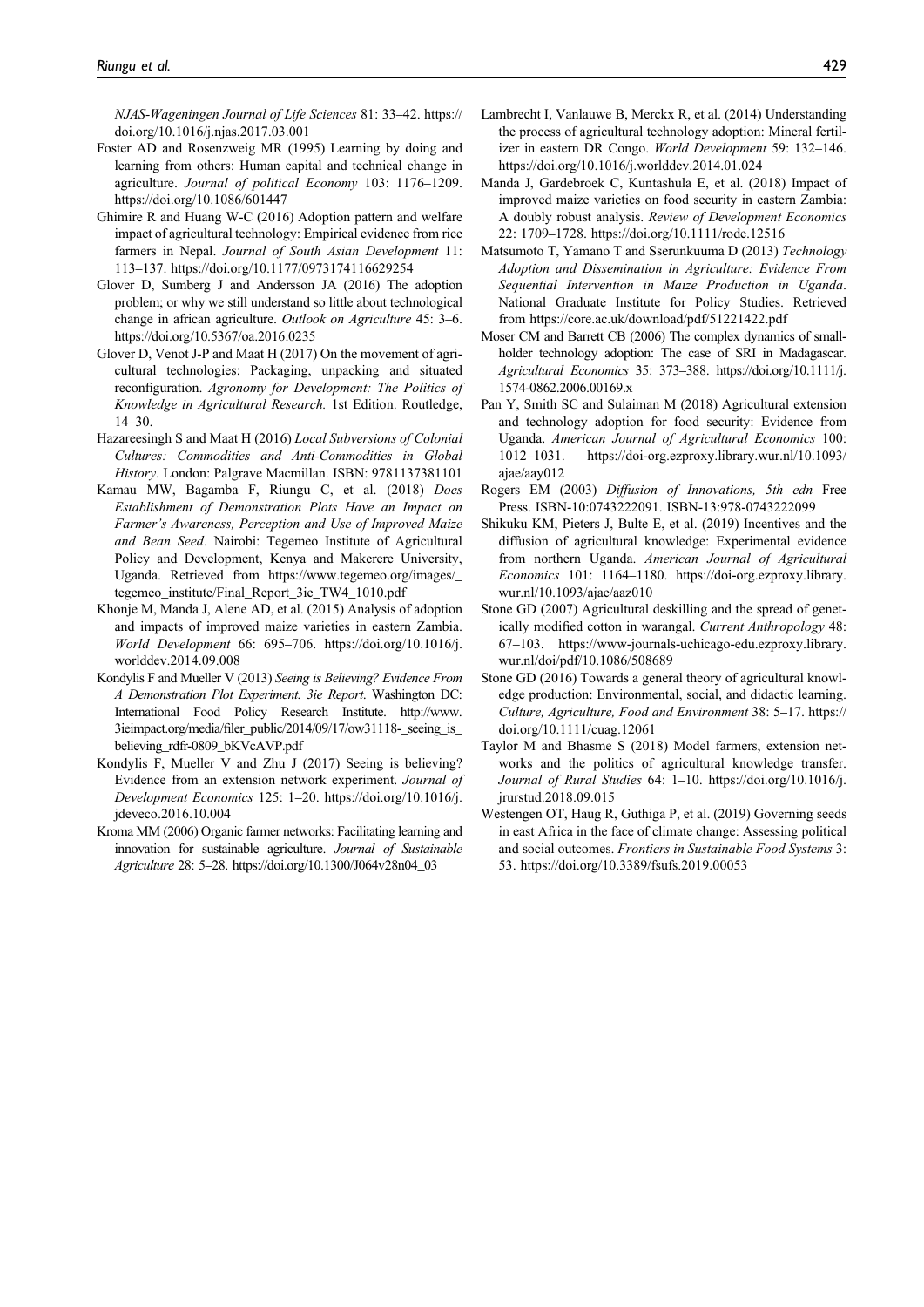# Appendix

Table A1. Percentage of survey farmers that visited demonstration plots/attended field days per village (only villages where participation was mentioned).

|          |                         |                 | Full sample              |                 | Female farmers           |                  | Male farmers             |
|----------|-------------------------|-----------------|--------------------------|-----------------|--------------------------|------------------|--------------------------|
| District | Village                 | n               | Percentage participating | n               | Percentage participating | n                | Percentage participating |
|          | First year (2014/2015)  |                 |                          |                 |                          |                  |                          |
| Hoima    | Village 2               | 12              | 17                       | 8               | $\pmb{0}$                | 4                | 50                       |
|          | Village 3               | 4               | 7                        | 7               | 0                        | 7                | 4                        |
|          | Village 17              | 4               | 7                        | 8               | 0                        | 6                | 17                       |
|          | Village 18              | 12              | 8                        | 7               | 0                        | 5                | 20                       |
|          | Village 19              | 15              | 7                        | 7               | 4                        | 8                | 0                        |
|          | Village20               | 16              | 9                        | 7               | 0                        | 9                | 38                       |
|          | Village21               | 17              | 6                        | 8               | $\pmb{0}$                | 9                | $\mathbf{H}$             |
| Masindi  | Village8                | 15              | 20                       | 9               | 22                       | 6                | 17                       |
|          | Village22               | 8               | 25                       | 4               | $\pmb{0}$                | 4                | 50                       |
|          | Village23               | 12              | 8                        | 6               | 0                        | 6                | 17                       |
|          | Village24               | 9               | 33                       | 7               | 0                        | 6                | 50                       |
|          | Village25               | $\overline{10}$ | $\overline{10}$          | 5               | 20                       | 5                | 0                        |
|          | Village26               | 9               | 5                        | 9               | $\pmb{0}$                | $\overline{10}$  | $\overline{10}$          |
| Tororo   | Village 9               | 16              | 31                       | 9               | 22                       | $\overline{7}$   | 43                       |
|          | Village 10              | 4               | 28                       | 8               | 13                       | 6                | 50                       |
|          | Village 12              | 22              | 5                        | 12              | 8                        | $\overline{10}$  | 0                        |
|          |                         | 8               | 6                        | $\mathbf{H}$    | 9                        | $\overline{7}$   | 0                        |
|          | Village27               | 20              |                          |                 |                          | $\overline{10}$  |                          |
|          | Village28               |                 | $\overline{10}$          | $\overline{10}$ | $\overline{10}$          |                  | $\overline{10}$          |
|          | Village29               | 17              | 18                       | 9               | $\mathbf{H}$             | 8                | 25                       |
|          | Village30               | 16              | 13                       | 8               | 13                       | 8                | $\overline{13}$          |
|          | Village31               | 15              | 7                        | 9               | $\pmb{0}$                | 6                | 17                       |
|          | Village32               | 17              | 6                        | 8               | 0                        | 9                | П                        |
|          | Village33               | 8               | П                        | 9               | $\mathbf{H}$             | 9                | $\mathbf{H}$             |
|          | Village34               | 18              | 6                        | 9               | $\mathbf{H}$             | 9                | 0                        |
|          | Village35               | 9               | 21                       | $\overline{10}$ | $\overline{10}$          | 9                | 33                       |
|          | Village36               | 4               | 21                       | $\overline{7}$  | 4                        | 7                | 29                       |
|          | Village37               | 16              | 25                       | $\overline{10}$ | 20                       | 6                | 33                       |
|          | Village38               | 9               | 15                       | 9               | 0                        | $\overline{10}$  | 30                       |
|          | Village39               | 8               | 17                       | $\overline{10}$ | $\overline{10}$          | 8                | 25                       |
|          | Village40               | $\overline{7}$  | 4                        | 3               | 33                       | 4                | $\pmb{0}$                |
|          | Village41               | 18              | П                        | $\overline{10}$ | $\overline{10}$          | 8                | 13                       |
|          | Village42               | 16              | 6                        | 8               | 0                        | 8                | 13                       |
|          | Village43               | 9               | 5                        | 9               | $\mathbf{H}$             | $\overline{10}$  | 0                        |
|          | Village44               | 17              | 12                       | $\overline{10}$ | $\overline{10}$          | $\overline{7}$   | 4                        |
|          | Village45               | 17              | 12                       | 9               | $\mathbf{H}$             | 8                | 13                       |
| Iganga   | Village 13              | 15              | 13                       | 8               | 0                        | 7                | 28                       |
|          | Village 14              | 15              | 13                       | 9               | $\mathbf{H}$             | 6                | 17                       |
|          | Village 15              | $\mathbf{H}$    | 9                        | 6               | 0                        | с<br>د           | $20\,$                   |
|          | Village46               | 9               | 5                        | $\overline{10}$ | $\overline{10}$          | 9                | 0                        |
|          | Village47               | 13              | 23                       | $\overline{7}$  | 4                        | 6                | 33                       |
|          | Village48               | 4               | $\overline{7}$           | 8               | $\pmb{0}$                | 6                | 17                       |
|          | Village49               | 13              | 8                        | 6               | 17                       | $\overline{7}$   | 0                        |
|          | Second year (2015/2016) |                 |                          |                 |                          |                  |                          |
| Hoima    | Village 3               | 17              | 6                        | 9               | 0                        | 8                | 13                       |
|          | Village 8               | 17              | 6                        | 8               | $\pmb{0}$                | 9                | $\mathbf{H}$             |
|          | Village   7             | 16              | 6                        | 8               | 13                       | 8                | 0                        |
|          | Village 19              | 16              | 6                        | 8               | 13                       | 8                | 0                        |
|          |                         | 9               | 5                        | $\overline{10}$ | 0                        | 9                | $\mathbf{I}$             |
|          | Village50<br>Village51  | 32              | 3                        | 16              | 6                        | 16               | 0                        |
|          |                         |                 | 12                       | $\overline{10}$ | $\overline{10}$          | $\boldsymbol{7}$ |                          |
|          | Village52               | 17              |                          |                 |                          |                  | 4                        |
|          | Village53               | 8               | 6                        | 9               | $\pmb{0}$                | 9                | $\mathbf{H}$             |
| Masindi  | Village 5               | 4               | 4                        | 8               | 13                       | 6                | 17                       |
|          | Village 8               | 8               | 28                       | $\overline{10}$ | 30                       | 7                | 25                       |
|          | Village23               | 15              | 7                        | 9               | $\mathbf{H}$             | 6                | 0                        |
|          | Village24               | 12              | 8                        | 6               | 0                        | 6                | 17                       |
|          | Village26               | 9               | 5                        | 9               | 0                        | $\overline{10}$  | $\overline{10}$          |

(continued)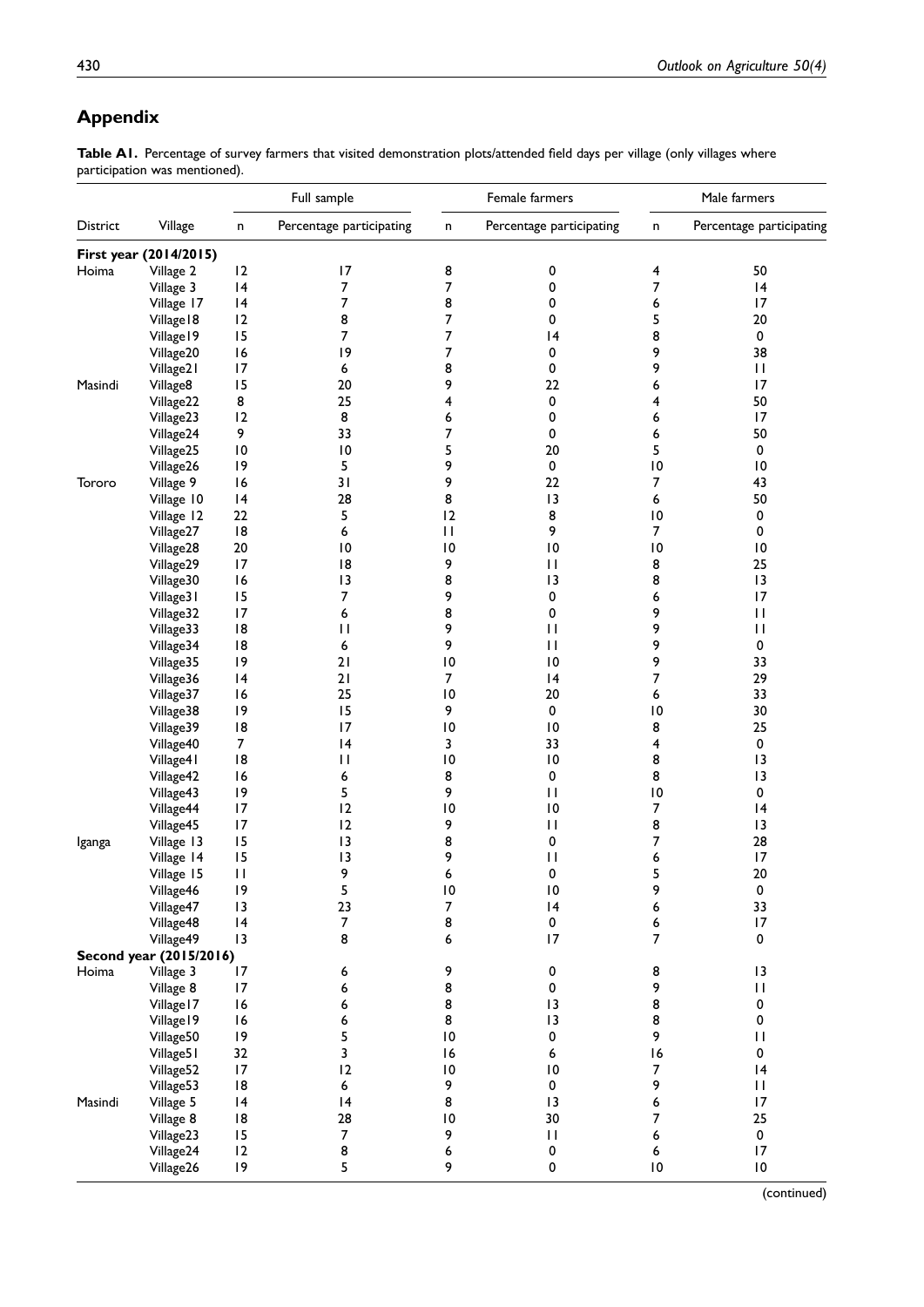Table A1. Continued.

|          |            |                 | Full sample              |                 | Female farmers           | Male farmers     |                          |  |
|----------|------------|-----------------|--------------------------|-----------------|--------------------------|------------------|--------------------------|--|
| District | Village    | n               | Percentage participating | $\sf n$         | Percentage participating | $\sf n$          | Percentage participating |  |
|          | Village54  | 15              | 13                       | 8               | 13                       | $\boldsymbol{7}$ | 4                        |  |
|          | Village55  | 16              | 6                        | 8               | 13                       | 8                | 0                        |  |
|          | Village56  | 8               | 6                        | 9               | 0                        | 9                | $\mathbf{H}$             |  |
|          | Village57  | 3               | 8                        | 7               | 0                        | 6                | 17                       |  |
|          | Village58  | $\overline{10}$ | 10                       | 5               | 0                        | 5                | 20                       |  |
|          | Village59  | 8               | 17                       | 9               | 0                        | 9                | 33                       |  |
|          | Village60  | 16              | 9                        | 8               | 13                       | 8                | 25                       |  |
|          | Village61  | $\overline{10}$ | $\overline{10}$          | 5               | $\pmb{0}$                | 5                | 20                       |  |
|          | Village62  | 17              | 6                        | 8               | $\pmb{0}$                | 9                | $\mathbf{H}$             |  |
|          | Village63  | 15              | $\overline{7}$           | 8               | $\overline{13}$          | 7                | 0                        |  |
|          | Village64  | 4               | 4                        | 7               | 4                        | 7                | 4                        |  |
| Tororo   | Village9   | 16              | 63                       | 9               | 44                       | 6                | 86                       |  |
|          | Village IO | 17              | 12                       | 9               | $\mathbf{H}$             | 9                | $\mathbf{H}$             |  |
|          | Village 12 | 23              | 9                        | 13              | 8                        | $\overline{10}$  | $\overline{10}$          |  |
|          | Village27  | 9               | 5                        | П               | 9                        | 8                | 0                        |  |
|          | Village28  | 20              | 20                       | 10              | 10                       | $\overline{10}$  | 30                       |  |
|          | Village29  | 9               | $\mathbf{H}$             | $\overline{0}$  | 10                       | 9                | $\mathbf{H}$             |  |
|          | Village30  | 8               | 6                        | 9               | 0                        | 9                | $\mathbf{H}$             |  |
|          | Village31  | 17              | 12                       | 9               | 0                        | 6                | 33                       |  |
|          | Village32  | 17              | 6                        | 8               | 13                       | 9                | 0                        |  |
|          | Village34  | 18              | 6                        | 9               | $\pmb{0}$                | 9                | $\mathbf{I}$             |  |
|          | Village35  | 9               | П                        | $\overline{0}$  | $\overline{0}$           | 9                | $\mathbf{H}$             |  |
|          | Village36  | 4               | 7                        | 7               | 4                        | 7                | 0                        |  |
|          | Village37  | 20              | 5                        | 10              | 0                        | $\overline{10}$  | $\overline{10}$          |  |
|          | Village42  | 17              | 12                       | 8               | 0                        | 9                | 22                       |  |
|          | Village44  | 17              | 6                        | $\overline{10}$ | $\overline{10}$          | 7                | 0                        |  |
|          | Village66  | 19              | 5                        | $\mathsf{L}$    | 9                        | 8                | 0                        |  |
|          | Village67  | 10              | 10                       | 5               | 20                       | 5                | 0                        |  |
|          | Village65  | 8               | 6                        | 9               | 0                        | 9                | $\mathbf{I}$             |  |
| Iganga   | Village 13 | 17              | 24                       | $\overline{10}$ | 0                        | 7                | 4                        |  |
|          | Village 14 | 8               | 6                        | 10              | 0                        | 8                | 13                       |  |
|          | Village 16 | 28              | $\overline{\mathbf{4}}$  | 4               | 7                        | 14               | 0                        |  |
|          | Village68  | 8               | П                        | 10              | 10                       | 8                | 3                        |  |
|          | Village69  | 9               | 5                        | $\overline{0}$  | 10                       | 9                | 0                        |  |
|          | Village70  | 20              | 5                        | $\overline{10}$ | 10                       | 10               | 0                        |  |
|          | Village72  | 16              | 6                        | 8               | 0                        | 8                | 3                        |  |
|          | Village73  | 9               | $\mathbf{H}$             | $\overline{10}$ | $\overline{10}$          | 9                | П                        |  |
|          | Village74  | 4               | 4                        | 7               | 4                        | 7                | 4                        |  |
|          | Village75  | 4               | 21                       | 7               | 29                       | 7                | $\overline{14}$          |  |
|          | Village76  | 9               | $\overline{10}$          | 9               | 22                       | $\overline{10}$  | 0                        |  |
|          | Village77  | 9               | 5                        | 10              | 0                        | 9                | $\mathbf{H}$             |  |
|          | Village78  | 16              | 25                       | 8               | 13                       | 8                | 38                       |  |
|          | Village79  | 9               | $\mathbf{H}$             | 9               | 0                        | 10               | 20                       |  |

Source: Survey data.

Table A2. Percentage of survey farmers that participated in demonstration plots/attended field days by district.

|          |                          |      | Full sample             |     | Male farmers             |     | Female farmers           |
|----------|--------------------------|------|-------------------------|-----|--------------------------|-----|--------------------------|
| District | Year                     | n    | Percentageparticipating | n,  | Percentage participating | n   | Percentage participating |
| Hoima    | First year $(2014/2015)$ | 438  | 2.28                    | 207 | 4.35                     | 231 | 0.43                     |
|          | Second year (2015/2016)  | 475  | I.89                    | 230 | 2.17                     | 245 | 1.63                     |
| Masindi  | First year (2014/2015)   | 320  | 3.44                    | 151 | 5.30                     | 169 | 1.78                     |
|          | Second year (2015/2016)  | 385  | 7.01                    | 181 | 9.39                     | 204 | 4.90                     |
| Tororo   | First year (2014/2015)   | 45 I | 10.86                   | 209 | 13.88                    | 242 | 8.26                     |
|          | Second year (2015/2016)  | 482  | 7.47                    | 228 | 9.21                     | 254 | 5.91                     |
| Iganga   | First year (2014/2015)   | 435  | 2.53                    | 196 | 3.57                     | 239 | 1.67                     |
|          | Second year (2015/2016)  | 479  | 5.64                    | 226 | 7.96                     | 253 | 3.56                     |

Source: Survey data.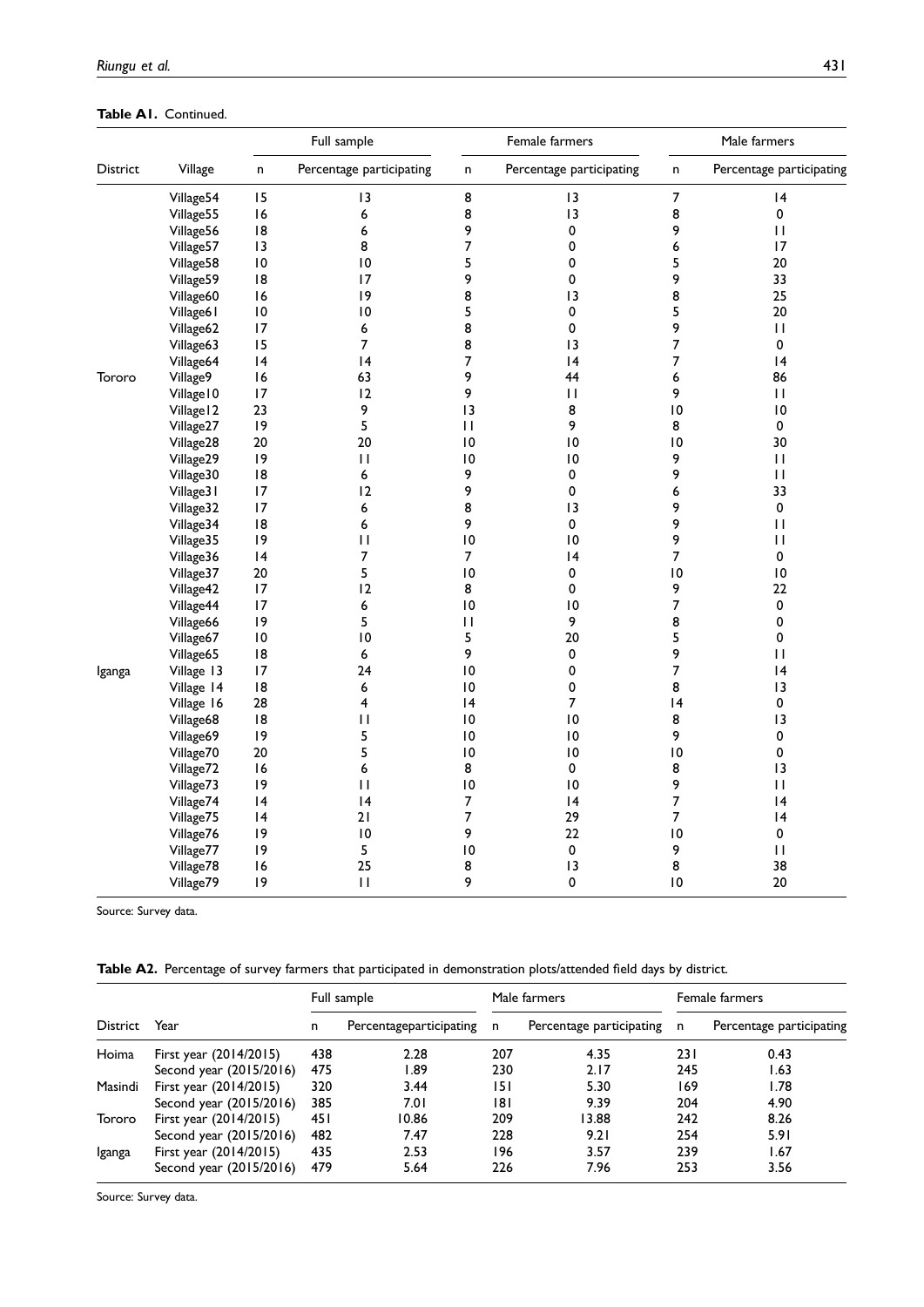Table A3. Awareness of PH5052 of survey farmers (villages with awareness only).

|          |                         | Full sample |                                |                 | Female farmers                 | Male farmers    |                                |
|----------|-------------------------|-------------|--------------------------------|-----------------|--------------------------------|-----------------|--------------------------------|
| District | Village                 | n           | Percentage of<br>farmers aware | n               | Percentage of<br>farmers aware | n               | Percentage of<br>farmers aware |
|          | First year (2014/2015)  |             |                                |                 |                                |                 |                                |
| Hoima    | Village2                | 12          | 8                              | 8               | 0                              | 6               | 25                             |
| Tororo   | Village 9               | 16          | 38                             | 9               | 22                             | 7               | 5                              |
|          | Village IO              | 4           | 29                             | 8               | 38                             | 6               | 17                             |
|          | Village 12              | 22          | 9                              | 12              | 8                              | $\overline{10}$ | 10                             |
|          | Village27               | 18          | $\mathbf{H}$                   | $\mathbf{H}$    | 9                              | 7               | 4                              |
|          | Village28               | 20          | 15                             | 0               | 10                             | 10              | 20                             |
|          | Village29               | 17          | 29                             | 9               | 22                             | 8               | 38                             |
|          | Village30               | 17          | 8                              | 9               | 22                             | 8               | 3                              |
|          | Village31               | 15          | 20                             | 9               | 33                             | 6               | 0                              |
|          | Village32               | 17          | 6                              | 8               | $\mathbf 0$                    | 9               | $\mathbf{H}$                   |
|          | Village33               | 18          | 17                             | 9               | $\mathbf{H}$                   | 9               | 22                             |
|          | Village34               | 18          | 6                              | 9               | $\mathbf{H}$                   | 9               | 0                              |
|          | Village36               | 16          | 6                              | 7               | 29                             | 7               | 43                             |
| Iganga   | Village 13              | 15          | 13                             | 8               | 0                              | 7               | 29                             |
|          | Village 14              | 15          | 7                              | 9               | 0                              | 6               | 17                             |
|          | Village27               | 18          | 6                              | 8               | $\mathbf 0$                    | $\overline{10}$ | $\overline{10}$                |
|          | Second year (2015/2016) |             |                                |                 |                                |                 |                                |
| Hoima    | Village 2               | 15          | 7                              | 8               | 13                             | 7               | 0                              |
| Tororo   | Village 9               | 16          | 38                             | 9               | 33                             | 7               | 43                             |
|          | Village 10              | 17          | 35                             | 9               | 33                             | 8               | 38                             |
|          | Village27               | 9           | $\mathbf{H}$                   | $\mathbf{H}$    | 9                              | 8               | 3                              |
|          | Village28               | 20          | 15                             | 10              | 10                             | $\overline{10}$ | 20                             |
|          | Village29               | 9           | 26                             | 10              | 20                             | 9               | 33                             |
|          | Village30               | 18          | $\mathbf{H}$                   | 9               | $\mathbf{H}$                   | 9               | $\mathbf{H}$                   |
|          | Village31               | 17          | 24                             | 9               | 33                             | 8               | 3                              |
|          | Village32               | 17          | 6                              | 8               | 13                             | 9               | 0                              |
|          | Village33               | 19          | 16                             | 10              | 10                             | 9               | 22                             |
|          | Village34               | 18          | 6                              | 9               | $\mathbf 0$                    | 9               | $\mathbf{H}$                   |
|          | Village36               | 4           | 36                             | 7               | 43                             | 7               | 29                             |
|          | Village37               | 20          | 5                              | 10              | $\overline{10}$                | 10              | 0                              |
| Iganga   | Village 12              | 23          | 9                              | 3               | 8                              | $\overline{0}$  | $\overline{10}$                |
|          | Village 13              | 17          | 24                             | $\overline{10}$ | 10                             | 7               | 29                             |
|          | Village   4             | 18          | 6                              | $\overline{10}$ | 10                             | 8               | 0                              |
|          | Village48               | 9           | 5                              | 9               | 0                              | 10              | 0                              |

Source: Survey data.

Table A4. Awareness of NABE15 of survey farmers (villages with awareness only).

|          |                    |              | Full sample                 |    | Female farmers              |              | Male farmers                |
|----------|--------------------|--------------|-----------------------------|----|-----------------------------|--------------|-----------------------------|
| District | Village            | $\mathsf{n}$ | Percentage of farmers aware |    | Percentage of farmers aware | $\mathsf{n}$ | Percentage of farmers aware |
|          | Year 1 (2014/2015) |              |                             |    |                             |              |                             |
| Hoima    | Village   7        | 18           |                             | 10 |                             |              |                             |
|          | Village 19         | 18           |                             |    |                             |              |                             |
|          | Village20          | 15           |                             |    |                             |              | 14                          |
| Masindi  | Village25          | Ħ            |                             |    |                             |              | 25                          |
|          | Village26          | 19           |                             |    |                             | ۱0           |                             |
| Tororo   | Village 9          | 16           |                             |    |                             |              |                             |
|          | Village 10         | 4            |                             |    |                             |              |                             |
|          | Village 12         | 22           | 14                          |    |                             | 10           |                             |
|          | Village27          | 18           |                             |    |                             |              |                             |
|          | Village28          | 20           | 10                          | 10 |                             | 10           |                             |

(continued)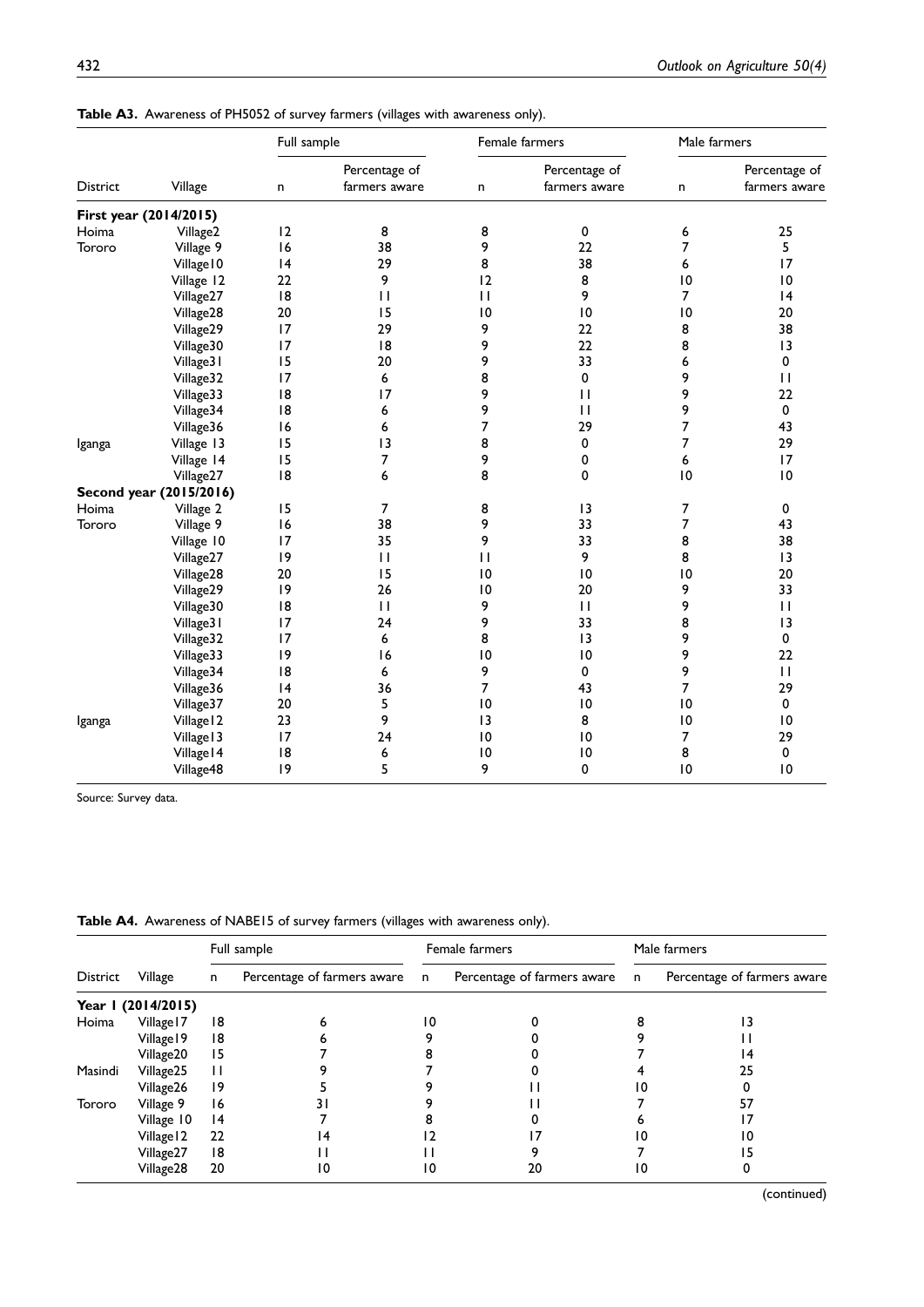Table A4. Continued.

|                 |                    |    | Full sample                 |                 | Female farmers              |                 | Male farmers                |
|-----------------|--------------------|----|-----------------------------|-----------------|-----------------------------|-----------------|-----------------------------|
| <b>District</b> | Village            | n  | Percentage of farmers aware | $\mathsf{n}$    | Percentage of farmers aware | n               | Percentage of farmers aware |
|                 | Village29          | 17 | 6                           | 9               | 0                           | 8               | 13                          |
|                 | Village30          | 17 | 6                           | 8               | 0                           | 9               | $\mathbf{H}$                |
|                 | Village31          | 15 | 3                           | 6               | 0                           | 9               | 22                          |
|                 | Village32          | 17 | 12                          | 8               | 0                           | 9               | 22                          |
|                 | Village35          | 9  | 5                           | $\overline{10}$ | $\overline{10}$             | 9               | 0                           |
|                 | Village36          | 4  | 7                           | 7               | 0                           | 7               | 4                           |
|                 | Village43          | 9  | 5                           | 9               | 0                           | $\overline{10}$ | $\overline{10}$             |
|                 | Village44          | 17 | 12                          | $\overline{10}$ | 0                           | 7               | 4                           |
| Iganga          | Village 13         | 15 | 7                           | 8               | 0                           | 7               | 4                           |
|                 | Village70          | 15 | 7                           | $\overline{10}$ | $\overline{10}$             | 5               | 0                           |
|                 | Village71          | 16 | 3                           | $\overline{10}$ | $\overline{10}$             | 6               | 17                          |
|                 | Year 2 (2015/2016) |    |                             |                 |                             |                 |                             |
| Hoima           | Village72          | 20 | 5                           | $\overline{10}$ | $\overline{10}$             | $\overline{10}$ | 0                           |
|                 | Village73          | 20 | $\overline{10}$             | $\overline{10}$ | $\overline{10}$             | $\overline{10}$ | 0                           |
|                 | Village74          | 8  | 6                           | 9               | 0                           | 9               | $\mathbf{H}$                |
| Masindi         | Village26          | 9  | 5                           | 9               | 0                           | $\overline{10}$ | 0                           |
|                 | Village55          | 16 | 6                           | 8               | 13                          | 8               | 0                           |
| Tororo          | Village 9          | 16 | 31                          | 9               | 22                          | 7               | 43                          |
|                 | Village 10         | 17 | 6                           | 9               | $\mathbf{H}$                | 8               | $\mathbf 0$                 |
|                 | Village 12         | 23 | 3                           | 3               | 8                           | $\overline{10}$ | 20                          |
|                 | Village27          | 9  | $\mathbf{H}$                | $\mathbf{H}$    | 9                           | 8               | 3                           |
|                 | Village28          | 20 | 0                           | 10              | 0                           | $\overline{0}$  | $\overline{10}$             |
|                 | Village29          | 9  | 5                           | 9               | $\mathbf{H}$                | 0               | 0                           |
|                 | Village30          | 8  | $\mathbf{H}$                | 9               | $\mathbf{H}$                | 9               | $\mathbf{H}$                |
|                 | Village31          | 17 | 8                           | 9               | 22                          | 8               | 3                           |
|                 | Village32          | 17 | 12                          | 8               | 25                          | 9               | 0                           |
|                 | Village35          | 9  | 5                           | 0               | $\overline{10}$             | 9               | 0                           |
|                 | Village36          | 4  | 7                           | 7               | 4                           | 7               | 0                           |
|                 | Village43          | 20 | 5                           | 9               | 0                           | $\mathbf{H}$    | 9                           |
|                 | Village44          | 17 | 6                           | $\overline{10}$ | 0                           | 7               | 4                           |
|                 | Village65          | 8  | $\mathbf{H}$                | 9               | $\mathbf{H}$                | 9               | $\mathbf{H}$                |
| Iganga          | Village 13         | 17 | 12                          | $\overline{10}$ | 0                           | 7               | 4                           |
|                 | Village70          | 9  | $\mathbf{H}$                | $\overline{10}$ | $\overline{10}$             | 9               | $\mathbf{H}$                |
|                 | Village71          | 8  | $\mathbf{H}$                | 10              | $\overline{10}$             | 8               | 3                           |

Source: Survey data.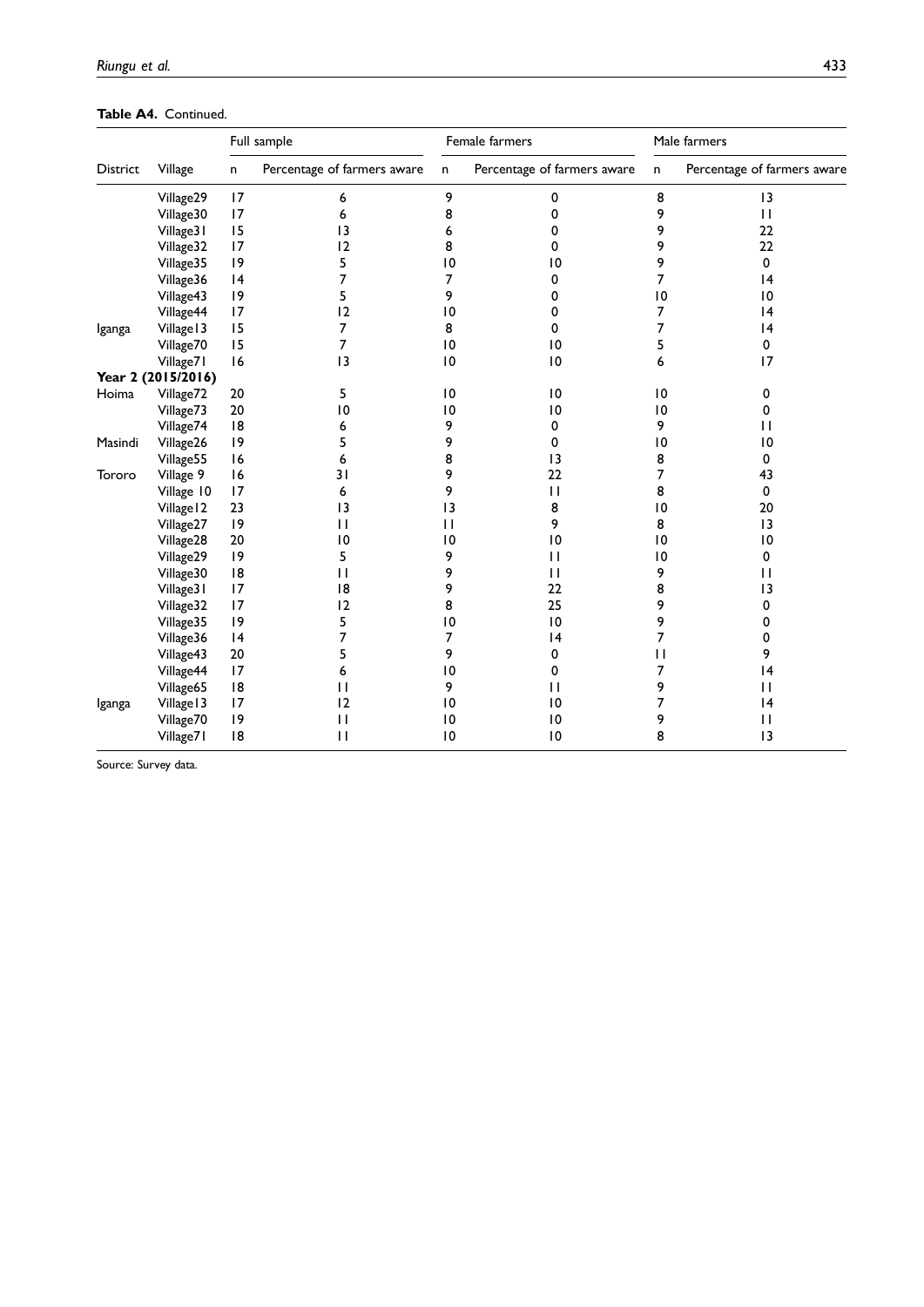| ジョック                                                              |  |
|-------------------------------------------------------------------|--|
| <b>NHOILED SPOR DAYS DIRECT</b>                                   |  |
|                                                                   |  |
|                                                                   |  |
| こころ シーン                                                           |  |
| awareness and knowledge of the promoted seeds amongst survey farm |  |
|                                                                   |  |
| <b>Ally Did Anni Bird</b>                                         |  |
|                                                                   |  |
| Table A5. A.                                                      |  |

| Percentage of farmers aware                                                |             |                    |                                     |                                             |            |                        |                                                             |                               |                             |                                                                                                                                                                                                         |
|----------------------------------------------------------------------------|-------------|--------------------|-------------------------------------|---------------------------------------------|------------|------------------------|-------------------------------------------------------------|-------------------------------|-----------------------------|---------------------------------------------------------------------------------------------------------------------------------------------------------------------------------------------------------|
|                                                                            | Full sample |                    |                                     | Participants                                |            | Non-participants       |                                                             | Male farmers                  |                             | Female farmers                                                                                                                                                                                          |
|                                                                            | Z           | % of Farmers aware | z                                   | of Farmers aware<br>৯ৎ                      | z          | of Farmers aware<br>৯ৎ | Z                                                           | of Farmers aware<br>ৼ৾        | Z                           | of Farmers aware<br>৯ৎ                                                                                                                                                                                  |
| Hoima district<br>PH5052                                                   |             |                    |                                     |                                             |            |                        |                                                             |                               |                             |                                                                                                                                                                                                         |
| Pre-intervention (2013/2014)                                               | 351         | 0.57               |                                     |                                             |            |                        |                                                             |                               |                             |                                                                                                                                                                                                         |
| First year (2014/2015)                                                     | 438         | 0.23               |                                     |                                             |            |                        |                                                             |                               |                             |                                                                                                                                                                                                         |
| Second year (2015/2016)                                                    | 475         | 0.21               | $\circ$ $\circ$ $\circ$             | $\circ \frac{8}{5}$                         | 3548       | $0.57$<br>$0.21$       | $\frac{1}{2}$ $\frac{1}{2}$ $\frac{1}{2}$                   | $0.52$<br>$0.48$              | $\frac{6}{2}$ $\frac{7}{2}$ | $3.63$<br>$0.41$                                                                                                                                                                                        |
| MABE <sub>15</sub>                                                         |             |                    |                                     |                                             |            |                        |                                                             |                               |                             |                                                                                                                                                                                                         |
| Pre-intervention (2013/2014)                                               | 35          | $\frac{4}{1}$      | $\circ$                             | $\circ \circ \circ$                         | 3748       | $1.88$<br>$-0.86$      | $\overline{2}$ $\overline{2}$ $\overline{3}$ $\overline{3}$ | $1.87$<br>$-1.87$             | $\frac{60}{2345}$           |                                                                                                                                                                                                         |
| First year (2014/2015)                                                     | 438         | 0.84               | $\subseteq$ $\circ$                 |                                             |            |                        |                                                             |                               |                             |                                                                                                                                                                                                         |
| Second year (2015/2016)<br>Masindi district<br>PH5052                      | 475         |                    |                                     |                                             |            |                        |                                                             |                               |                             | $1.36$ $8.700$                                                                                                                                                                                          |
| Pre-intervention (2013/2014)                                               | 273         | 47<br>1            | $\circ$                             |                                             |            |                        |                                                             |                               |                             |                                                                                                                                                                                                         |
| First year (2014/2015)                                                     |             |                    |                                     |                                             |            |                        |                                                             |                               |                             |                                                                                                                                                                                                         |
| Second year (2015/2016)<br>MABE <sub>15</sub>                              | 320<br>385  | $\circ$            | $=$ $\overline{a}$                  | $\circ \circ \circ \circ \circ \frac{8}{2}$ | 278.88     | $\circ \circ \circ$    | $\overline{4}$ $\overline{2}$ $\overline{2}$                | $\frac{13}{10}$ o             | $\frac{28}{28}$             |                                                                                                                                                                                                         |
| Pre-intervention (2013/2014)                                               | 273         | 2.20               |                                     |                                             |            |                        |                                                             |                               |                             |                                                                                                                                                                                                         |
| First year (2014/2015)                                                     |             | 0.63               | $\circ$ $\equiv$ $\overline{\circ}$ |                                             | 273<br>309 |                        | 포프의                                                         |                               |                             |                                                                                                                                                                                                         |
| Second year (2015/2016)                                                    | 320         | 0.52               |                                     |                                             |            | 2.35<br>0.38           |                                                             | 2.13<br>0.66<br>1.10          | $\frac{28}{28}$             | 2.27<br>0.59                                                                                                                                                                                            |
| Tororo district<br>PH5052                                                  |             |                    |                                     |                                             |            |                        |                                                             |                               |                             |                                                                                                                                                                                                         |
| Pre-intervention (2013/2014)                                               | 373         | 0.80               |                                     |                                             |            |                        |                                                             |                               |                             |                                                                                                                                                                                                         |
| First year (2014/2015)                                                     | 45          | 8.87               |                                     |                                             |            |                        |                                                             |                               |                             |                                                                                                                                                                                                         |
| Second year (2015/2016)<br>MABE <sub>15</sub>                              | 482         | 9.34               | 0.4%                                |                                             | 3734       | 0.80<br>0.61<br>0.4    | 160<br>2028                                                 | $1.25$<br>$0.50$<br>9.65      | 213<br>242<br>254           | 0.47<br>7.85<br>9.06                                                                                                                                                                                    |
| Pre-intervention (2013/2014)                                               | 373         | 0.54               |                                     |                                             |            |                        |                                                             |                               |                             |                                                                                                                                                                                                         |
| First year (2014/2015)                                                     | 45          |                    |                                     |                                             |            |                        |                                                             |                               |                             |                                                                                                                                                                                                         |
| Second year (2015/2016)                                                    | 482         | 5.32<br>5.60       | $\circ$ $\frac{\alpha}{\pi}$        |                                             | 37346      | 0.54<br>4.23<br>5.38   | <u>988</u>                                                  | $1,38,70$<br>5.70             | 213<br>254                  |                                                                                                                                                                                                         |
| ganga district<br>PH5052                                                   |             |                    |                                     |                                             |            |                        |                                                             |                               |                             | $\circ$ $\frac{3}{4}$ $\frac{5}{4}$ $\circ$ $\circ$ $\frac{8}{4}$ $\circ$ $\frac{3}{4}$ $\frac{5}{4}$ $\circ$ $\circ$ $\frac{3}{4}$ $\circ$ $\circ$ $\frac{4}{4}$ $\circ$ $\circ$ $\frac{4}{4}$ $\circ$ |
| Pre-intervention (2013/2014)                                               | 369         | 0.54               |                                     |                                             | 364<br>452 |                        |                                                             |                               |                             |                                                                                                                                                                                                         |
| First year (2014/2015)                                                     | 435         | 0.92               | $\circ$ = $\approx$                 |                                             |            | $0.58$<br>0.08         |                                                             |                               | 219<br>23<br>253            |                                                                                                                                                                                                         |
| Second year (2015/2016)<br>MABE <sub>15</sub>                              | 479         | 1.25               |                                     |                                             |            |                        | 58828                                                       | $\frac{23}{2}$ $\frac{24}{2}$ |                             |                                                                                                                                                                                                         |
| Pre-intervention (2013/2014)                                               | 369         | 0.27               |                                     |                                             | 364<br>452 |                        | 58<br>196                                                   | 629.7                         | 23<br>23<br>253             |                                                                                                                                                                                                         |
| First year (2014/2015)                                                     | 435         | 0.92<br>1.25       |                                     |                                             |            |                        |                                                             |                               |                             |                                                                                                                                                                                                         |
| Second year (2015/2016)                                                    | 479         |                    | $0 = 2\pi$ or $\frac{1}{9}$         |                                             |            |                        |                                                             |                               |                             |                                                                                                                                                                                                         |
| Average share of knowledge questions answered correctly (only for those aw |             |                    |                                     |                                             |            |                        |                                                             |                               |                             |                                                                                                                                                                                                         |
|                                                                            | Full sample |                    |                                     | Participants                                |            | Non-participants       |                                                             | Male farmers                  |                             | Female farmers                                                                                                                                                                                          |
|                                                                            |             |                    |                                     |                                             |            |                        |                                                             |                               |                             |                                                                                                                                                                                                         |

(continued)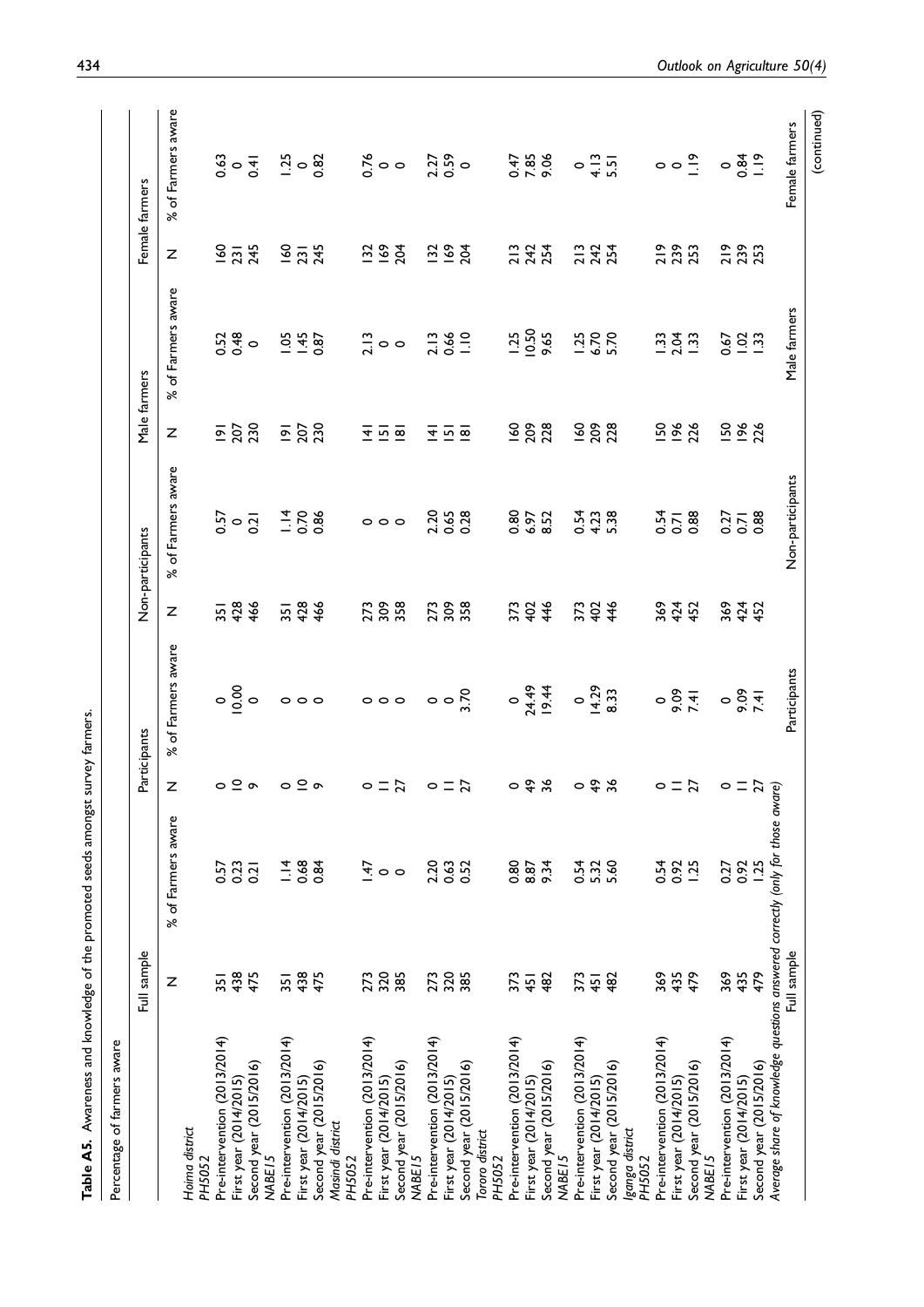|                                                                                                                                                                                                                         | Full sample      |                  | Participants             |                  | Non-participants    |       | Male farmers   |              | Female farmers                |                                     |
|-------------------------------------------------------------------------------------------------------------------------------------------------------------------------------------------------------------------------|------------------|------------------|--------------------------|------------------|---------------------|-------|----------------|--------------|-------------------------------|-------------------------------------|
|                                                                                                                                                                                                                         | Z                | Score            | Z                        | Score            | Z                   | Score | Z              | Score        | Z                             | Score                               |
| Hoima                                                                                                                                                                                                                   |                  |                  |                          |                  |                     |       |                |              |                               |                                     |
| PH5052                                                                                                                                                                                                                  |                  |                  |                          |                  |                     |       |                |              |                               |                                     |
| First year (2014/2015)                                                                                                                                                                                                  | ድ                | $0.15$<br>$0.14$ | 4                        | 0.62<br>0.25     | 75                  | 0.12  | S              | 0.15         | 29                            | 0.15                                |
| Second year (2015/2016)<br>MABE <sub>15</sub>                                                                                                                                                                           | $\frac{4}{5}$    |                  | S                        |                  | $\overline{\infty}$ | 0.13  | $\frac{4}{5}$  | 0.13         | $\overline{4}$                |                                     |
| First year (2014/2015)                                                                                                                                                                                                  | 57               | 0.16             |                          | 0.40             | 53                  | 0.15  | 28<br>29       | 0.22         | 29                            | $\frac{1}{\circ}$ $\frac{6}{\circ}$ |
| Second year (2015/2016)<br>Masindi                                                                                                                                                                                      | $\mathcal{S}$    |                  |                          |                  | ত                   | 0.15  |                |              | 33                            |                                     |
| PH5052                                                                                                                                                                                                                  |                  |                  |                          |                  |                     |       |                |              |                               |                                     |
| First year (2014/2015)                                                                                                                                                                                                  | 42               | 80.09            | 4                        | 30               | 38                  | 0.03  | 27             | 0.07         | $\frac{15}{28}$               | 80.00                               |
| Second year (2015/2016)<br>MABE <sub>15</sub>                                                                                                                                                                           | $\frac{8}{3}$    |                  | ∾                        | 0.27             | $\overline{4}$      | 0.06  | $\overline{c}$ | 0.10         |                               |                                     |
| First year (2014/2015)                                                                                                                                                                                                  | $^{28}$          |                  | 4                        | 0.43             | 24                  | 0.16  | ±              | 0.19         | ±                             | $\overline{0.2}$                    |
| Second year (2015/2016)                                                                                                                                                                                                 | $\boldsymbol{S}$ | 0.20             | 4                        | 0.35             | $\frac{26}{5}$      | 0.17  | $\overline{8}$ | 0.18         | $\bar{c}$                     | 0.23                                |
| Tororo                                                                                                                                                                                                                  |                  |                  |                          |                  |                     |       |                |              |                               |                                     |
| PH5052                                                                                                                                                                                                                  |                  |                  |                          |                  |                     |       |                |              |                               |                                     |
| First year (2014/2015)                                                                                                                                                                                                  | $\frac{8}{1}$    |                  | 29                       | 0.56             | $\overline{N}$      | 0.39  | 2              |              | 38<br>52                      | 0.43                                |
| Second year (2015/2016)                                                                                                                                                                                                 | $\overline{5}$   | 0.45             | $\overline{5}$           | $\overline{0.5}$ | 56                  | 0.43  | 55             | 0.45<br>0.46 |                               | 0.44                                |
| MABE <sub>15</sub>                                                                                                                                                                                                      |                  |                  |                          |                  |                     |       |                |              |                               |                                     |
| First year (2014/2015)                                                                                                                                                                                                  | 50               | 0.35             | $\overline{\phantom{0}}$ | 0.43             | S                   | 0.32  | ᢡ              | 0.34         | 27                            | 0.36                                |
| Second year (2015/2016)                                                                                                                                                                                                 | 76               |                  | $\overline{a}$           | 0.42             | $\mathcal{L}$       | 0.34  | $\overline{+}$ | 0.34         | 35                            | 0.36                                |
| PH5052<br>pausa                                                                                                                                                                                                         |                  |                  |                          |                  |                     |       |                |              |                               |                                     |
| First year (2014/2015)                                                                                                                                                                                                  | 39               | 0.28             | ∾                        |                  | 35                  | 0.27  | 25             | 0.27         | ±                             | 0.33                                |
| Second year (2015/2016)<br>MABE <sub>15</sub>                                                                                                                                                                           | $\overline{+}$   |                  | ç                        | 0.34             |                     | 0.30  | 23             |              | $\mathbf{\underline{\omega}}$ |                                     |
| First year (2014/2015)                                                                                                                                                                                                  |                  |                  | 4                        | 0.16             | 4                   | 0.16  | L              | 0.18         |                               | 0.15                                |
| Second year (2015/2016)                                                                                                                                                                                                 | $\frac{8}{20}$   | 0.18             | 4                        | 0.24             | $\tilde{ }$         | 0.16  | $\subseteq$    | 0.15         | $\subseteq$                   | 0.20                                |
| Note: SD are in parentheses.                                                                                                                                                                                            |                  |                  |                          |                  |                     |       |                |              |                               |                                     |
| Farmers who were aware of the promoted varieties were asked 17 questions on the knowledge about the varieties' attributes and improved farming practices. To get the average, the scores of each question were combined |                  |                  |                          |                  |                     |       |                |              |                               |                                     |
| and divided by 17.                                                                                                                                                                                                      |                  |                  |                          |                  |                     |       |                |              |                               |                                     |

Table A5. Continued.

Table A5. Continued.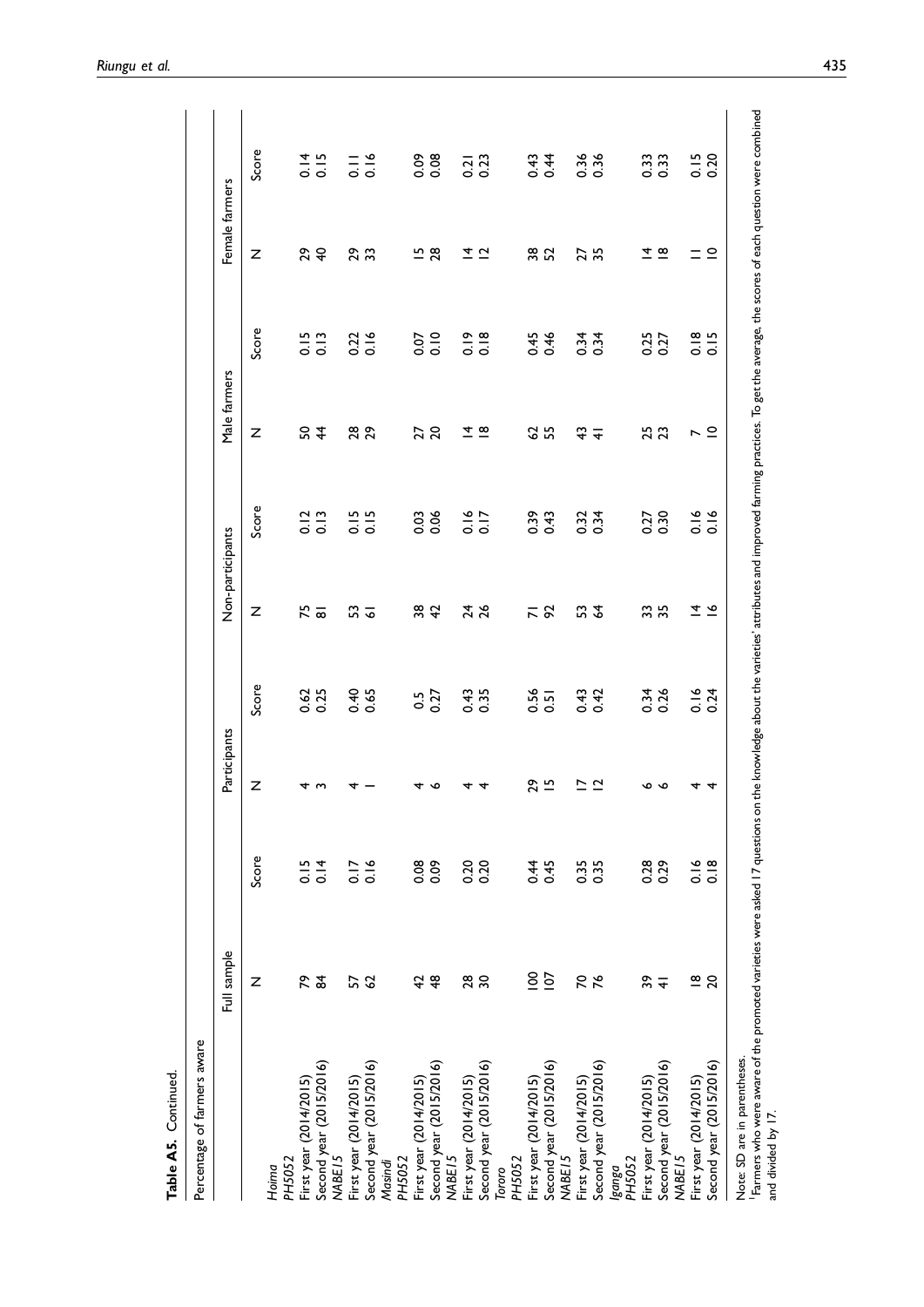# Appendix 6: Survey questionnaire

IDENTIFIERS Household Name\_\_\_\_\_\_\_\_\_\_\_\_\_\_\_\_

\_\_\_\_\_\_\_\_\_\_\_\_\_\_\_\_\_\_\_\_\_\_\_\_\_\_\_\_\_\_ ASK THIS SECTION BOTH THE HEAD AND SPOUSE/ (FE)MALE RESPONDENT RESPONSIBLE FOR MAKING DECISION IN THE HOUSEHOLD; the same questions were asked the male spouse/male respondent

Demo plots, Field days and Mass Media.

1. a) Are you aware of any demonstration plot set up for improved seed varieties? DEMAWAREF………………. 1 (yes) 2 (No) b) If yes to QUIZ 1a, have you visited any demonstration plot in the last 12 months?

DEMVISITF………………. 1 (yes) 2 (No) c) Are you aware of any improved seed varieties demonstration plot set up by Pearl Seed Company? DEMSETF………………. 1 (yes) 2 (No)

(Enumerator: Ask treatment households only) d) If yes to 1c have you visited any improved seed varieties demonstration plot set up by Pearl Seed Company in the last 12 months? (Enumerator: Ask treatment households only)

DEMPEARLF ………………. 1 (yes) 2 (No)

2. a) Are you aware of any field day organised for improved seed varieties?

Maize\_PH5052\_F

FIELDAWAREF………………. 1 (yes) 2 (No) b) If yes to QUIZ 2a, have you attended any Field day in the last 12 months?

FIELDVISITF………………. 1 (yes) 2 (No) c) Are you aware of any field day on improved seed varieties organised by Pearl Seed Company? (Enumerator: Ask treatment households only)

FIELDSETF………………. 1 (yes) 2 (No) d) Have you attended any Field day organised by Pearl Seed Company in the last 12 months? (Enumerator: Ask treatment households only) FIELDPEARLF ………………. 1 (yes) 2 (No)

### AWARENESS AND KNOWLEDGE ABOUT VARIETIES

Ask only those who have indicated they are aware about the new variety being promoted: (Enumerator use the local names by which farmers know the varieties)

Q1.1. Have you heard of maize variety PH5052?  $(1 = yes, 2 = No, 3 = Maybe, H17F$ Q1.2. Have you heard of beans variety NABE15?  $(1 = yes, 2 = No, 3 = Maybe, H18F$ 

Ask only those who have indicated they are aware about the new variety

Q1.3. We wish to test your Knowledge on the new varieties

| Knowledge about new Maize<br>Varieties PH5052              | Know<br>Code | Enumerator checks<br>Correct Answer in this<br>column                         | PH5052<br>$l =$<br>Correct<br>$0 = Not$<br>correct | Are you practicing<br>this on your farm?<br>$I = Yes$ (whole<br>parcel)<br>$2 = Yes$ (portion of<br>parcel)<br>$3 = No$ | If $PK5F = 1$ and<br>$PK6F = 3$ , give your<br>reason |
|------------------------------------------------------------|--------------|-------------------------------------------------------------------------------|----------------------------------------------------|-------------------------------------------------------------------------------------------------------------------------|-------------------------------------------------------|
|                                                            | PK4F         |                                                                               | PK <sub>5F</sub>                                   | PK6F                                                                                                                    | PK7F                                                  |
| Is variety drought tolerant?                               |              | <b>YES</b>                                                                    |                                                    |                                                                                                                         |                                                       |
| Which diseases is the variety<br>tolerant to?              | 2            | Grey Leaf Spot                                                                |                                                    |                                                                                                                         |                                                       |
| Which disease is the variety<br>resistant to?              | 3            | Northern Leaf Blight and<br>Maize streak virus                                |                                                    |                                                                                                                         |                                                       |
| What are the potential Yields                              | 4            | 3034-3440kgs per acre or<br>30–34 bags per acre                               |                                                    |                                                                                                                         |                                                       |
| The variety matures in how many<br>days?                   | 5            | 120 days                                                                      |                                                    |                                                                                                                         |                                                       |
| <b>Agronomy/Cultural Practices</b>                         |              |                                                                               |                                                    |                                                                                                                         |                                                       |
| When should you plant maize?                               | 6            | At the onset of rains                                                         |                                                    |                                                                                                                         |                                                       |
| When should farmer prepare the<br>land for maize planting? | 7            | Before the onset of rains                                                     |                                                    |                                                                                                                         |                                                       |
| What should the spacing for maize 8<br>plants be?          |              | 72 cm by 25 cm (one seed<br>per hole)<br>90 cm by 40 cm (2 seeds<br>per hole) |                                                    |                                                                                                                         |                                                       |
|                                                            | 9            | 25 kg/ha OR 10 kg per acre                                                    |                                                    |                                                                                                                         |                                                       |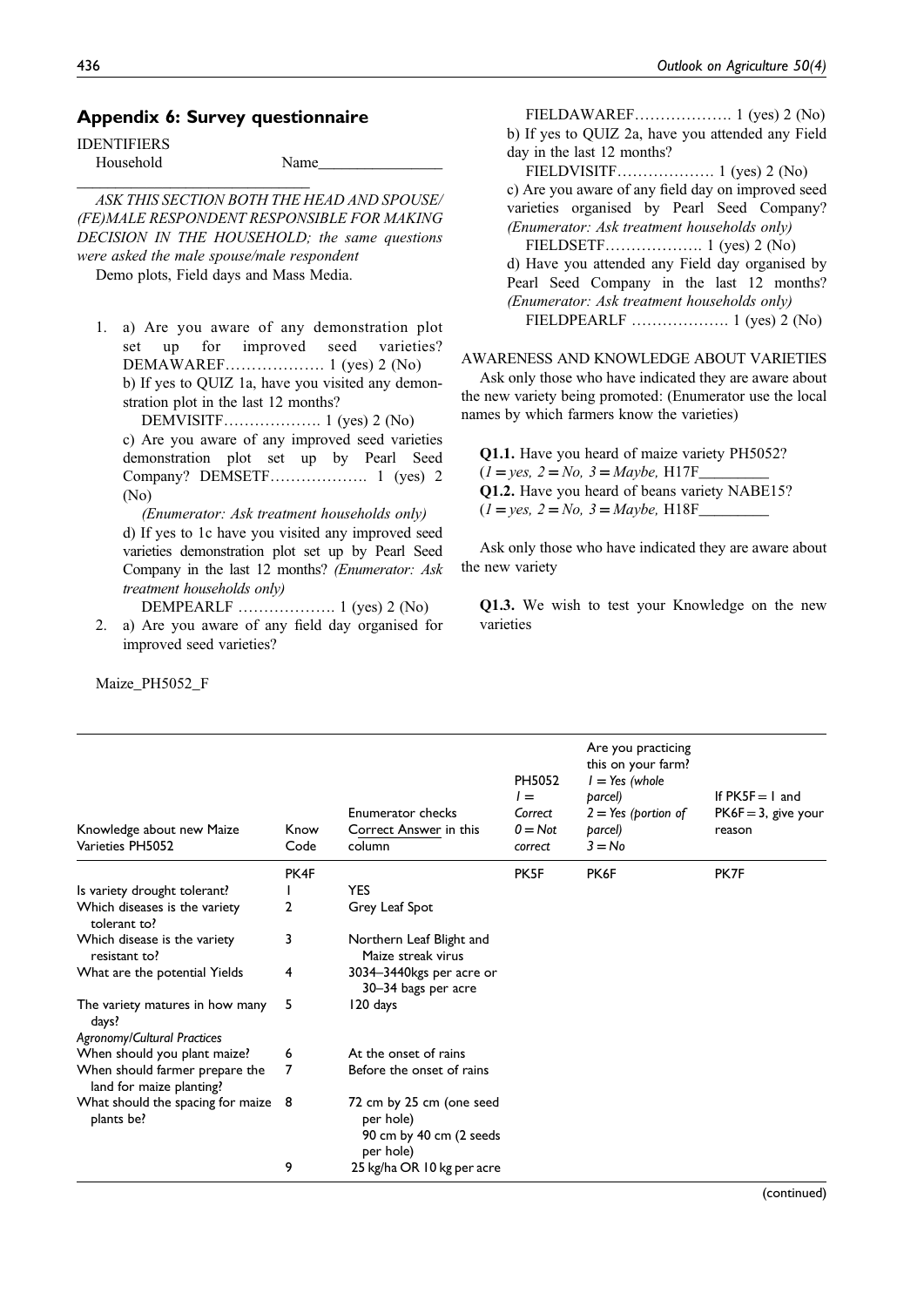## Continued.

| Knowledge about new Maize<br>Varieties PH5052                                    | Know<br>Code    | Enumerator checks<br>Correct Answer in this<br>column                                                                            | PH5052<br>$l =$<br>Correct<br>$0 = Not$<br>correct              | Are you practicing<br>this on your farm?<br>$l = Yes$ (whole<br>parcel)<br>$2 = Yes$ (portion of<br>barcel)<br>$3 = No$ | If $PK5F = 1$ and<br>$PK6F = 3$ , give your<br>reason |
|----------------------------------------------------------------------------------|-----------------|----------------------------------------------------------------------------------------------------------------------------------|-----------------------------------------------------------------|-------------------------------------------------------------------------------------------------------------------------|-------------------------------------------------------|
| How much bean seed should be<br>planted?                                         |                 |                                                                                                                                  |                                                                 |                                                                                                                         |                                                       |
| Is it necessary to apply fertiliser<br>when planting maize?                      | $\overline{10}$ | Yes                                                                                                                              |                                                                 |                                                                                                                         |                                                       |
| Is it necessary to apply fertiliser<br>later in the life of a crop?              | $\mathbf{H}$    | Yes                                                                                                                              |                                                                 |                                                                                                                         |                                                       |
| Which fertilizer should be applied<br>at planting?                               | 12              | DAP;                                                                                                                             |                                                                 |                                                                                                                         |                                                       |
| How much of planting fertiliser?                                                 | 13              | One bottle top of soda per<br>hole OR 40 kg per acre                                                                             |                                                                 |                                                                                                                         |                                                       |
| Which fertilizer should be applied<br>later in the life of crop and how<br>much? | 14              | Nitrogen                                                                                                                         |                                                                 |                                                                                                                         |                                                       |
| How much of fertiliser should be<br>applied later in life of crop?               | 15              | 40 kg per acre                                                                                                                   |                                                                 |                                                                                                                         |                                                       |
| What type of seed should farmer<br>plant?                                        | 16              | Certified seed                                                                                                                   |                                                                 |                                                                                                                         |                                                       |
| What is the name of the company<br>promoting the variety?                        | 17              | Pearl Seed Limited (PSL)                                                                                                         |                                                                 |                                                                                                                         |                                                       |
|                                                                                  |                 | Codes for PK7M<br>1. Not available<br>2. Soils are fertile<br>3. Expensive<br>4. Cultural belief<br>5. Land not prepared on time | 7. Labour constraints<br>8. Cash Constraint<br>9. Other Specify | 6. Rainscame earlier than usual                                                                                         |                                                       |

# Beans\_NABE15\_F

| Knowledge about new Bean<br>Varieties NABE15                                              | Know<br>Code | <b>Enumerator checks Correct</b><br>Answer in this column | NABE <sub>15</sub><br>l = Correct<br>$0 = Not$<br>correct | Are you practicing<br>this on your farm?<br>$l = Yes$ (whole<br>parcel)<br>$2 = Yes$ (portion of<br>parcel)<br>$3 = No$ | If $PK9M = 1$ and<br>$PK10M = 3$ , give your<br>reason |
|-------------------------------------------------------------------------------------------|--------------|-----------------------------------------------------------|-----------------------------------------------------------|-------------------------------------------------------------------------------------------------------------------------|--------------------------------------------------------|
| Characteristics                                                                           | PK8F         |                                                           | PK9F                                                      | PK10F                                                                                                                   | <b>PKIIF</b>                                           |
| What is the colour of NABE<br>15?                                                         |              | Pink with red stripes                                     |                                                           |                                                                                                                         |                                                        |
| What is the size of NABE15?                                                               | $\mathbf{2}$ | Small                                                     |                                                           |                                                                                                                         |                                                        |
| Which diseases is the variety<br>tolerant to?                                             | 3            | Angular leaf spot; common<br>bean blight; and root rot    |                                                           |                                                                                                                         |                                                        |
| Which disease is the variety<br>resistant to?                                             | 4            | Anthracnose; Rust; Halo<br><b>Blight</b>                  |                                                           |                                                                                                                         |                                                        |
| What is the potential Yields of 5<br>NABE 15 in this area?<br>Agronomy/Cultural Practices |              | 1800 kg-2000 kg per hectare;<br>OR 700 kg-800 kg per acre |                                                           |                                                                                                                         |                                                        |
| When should you plant beans? 6                                                            |              | At the onset of rains                                     |                                                           |                                                                                                                         |                                                        |
| When should farmer prepare<br>the land for beans planting?                                | 7            | Before the onset of rains                                 |                                                           |                                                                                                                         |                                                        |
| What should the spacing for<br>NABE15 beans plants be?                                    | 8            | 50 cm by 10 cm; 25 cm by 20<br>cm; one seed per hole      |                                                           |                                                                                                                         |                                                        |
|                                                                                           | 9            |                                                           |                                                           |                                                                                                                         |                                                        |
|                                                                                           |              |                                                           |                                                           |                                                                                                                         |                                                        |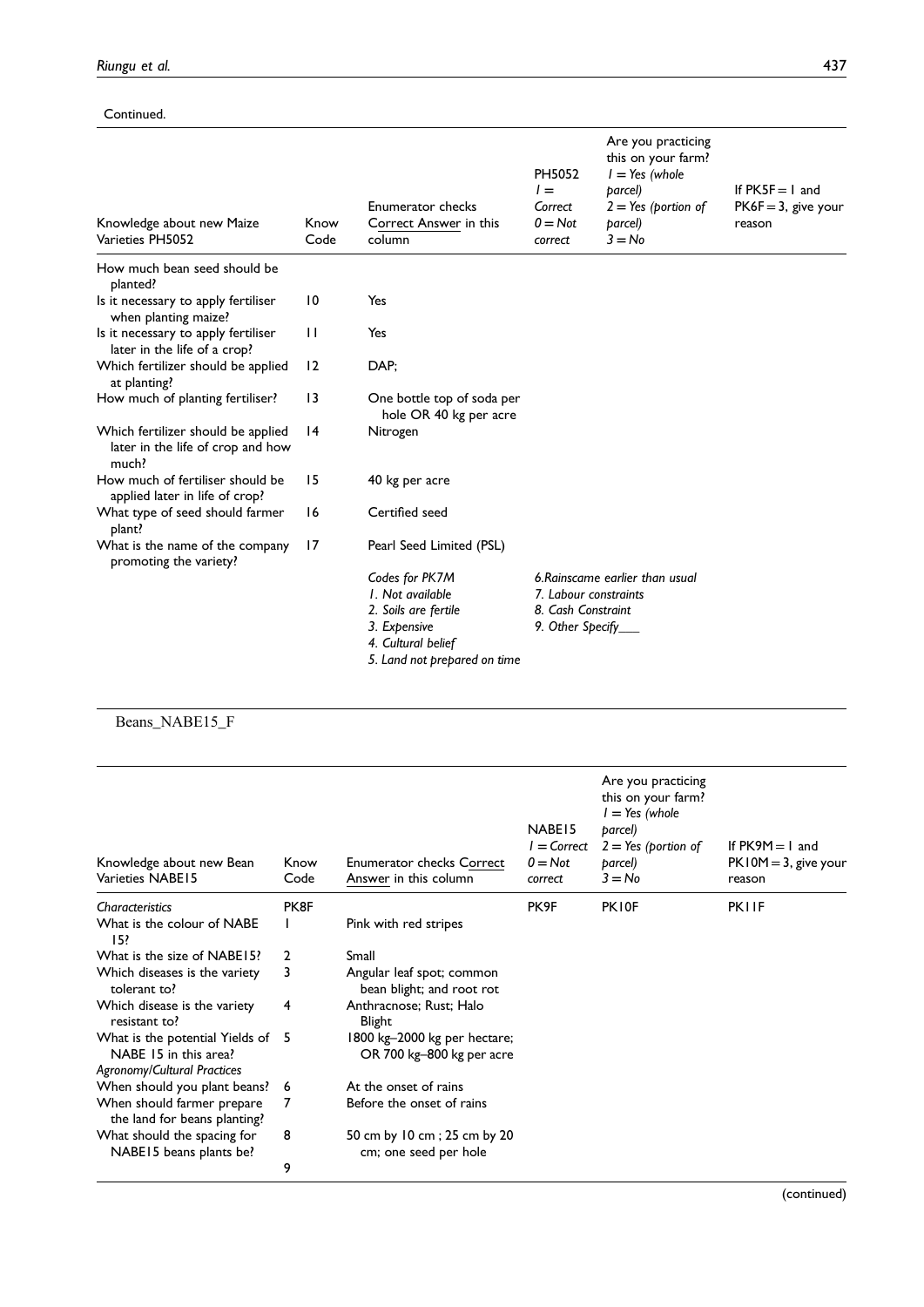## Continued.

| Knowledge about new Bean<br>Varieties NABE15                           | Know<br>Code    | <b>Enumerator checks Correct</b><br>Answer in this column | NABE <sub>15</sub><br>$I = Correct$<br>$0 = Not$<br>correct | Are you practicing<br>this on your farm?<br>$l = Yes$ (whole<br>parcel)<br>$2 = Yes$ (portion of<br>parcel)<br>$3 = No$ | If $PK9M = 1$ and<br>$PK10M = 3$ , give your<br>reason |
|------------------------------------------------------------------------|-----------------|-----------------------------------------------------------|-------------------------------------------------------------|-------------------------------------------------------------------------------------------------------------------------|--------------------------------------------------------|
| How much bean seed should<br>be planted?                               |                 | 50 to 60 kg per hectare OR<br>20–25 kg per acre           |                                                             |                                                                                                                         |                                                        |
| Is it necessary to apply fertiliser<br>when planting NABE15?           | $\overline{10}$ | Yes                                                       |                                                             |                                                                                                                         |                                                        |
| Is it necessary to apply fertiliser<br>later in the life of the crop?  | $\mathbf{I}$    | Yes                                                       |                                                             |                                                                                                                         |                                                        |
| Which fertiliser should be<br>applied at planting?                     | 12              | Triple Super Phosphate (TSP)                              |                                                             |                                                                                                                         |                                                        |
| How much fertiliser should be<br>applied at planting?                  | $\overline{13}$ | 40 kg per acre                                            |                                                             |                                                                                                                         |                                                        |
| Which fertiliser should be<br>applied later in the life of<br>crop?    | 4               | NPK 17:17:17                                              |                                                             |                                                                                                                         |                                                        |
| How much fertiliser should be<br>applied later in the life of<br>crop? | 15              | 40 kg per acre                                            |                                                             |                                                                                                                         |                                                        |
| How many days/months variety<br>takes to mature?                       | 16              | 58-60 (green bean seed); 70<br>days (dry seed)            |                                                             |                                                                                                                         |                                                        |
| What is the name of the<br>company promoting the<br>variety?           | 17              | Pearl Seed Limited (PSL)                                  |                                                             |                                                                                                                         |                                                        |
|                                                                        |                 | Codes for PKIIF                                           |                                                             | 6. Rainscame earlier than usual                                                                                         |                                                        |
|                                                                        |                 | 1. Not available                                          | 7. Labour constraints                                       |                                                                                                                         |                                                        |
|                                                                        |                 | 2. Soils are fertile                                      | 8. Cash Constraint                                          |                                                                                                                         |                                                        |
|                                                                        |                 | 3. Expensive                                              | 9. Other Specify_                                           |                                                                                                                         |                                                        |
|                                                                        |                 | 4. Cultural belief                                        |                                                             |                                                                                                                         |                                                        |
|                                                                        |                 | 5. L and not prepared on time                             |                                                             |                                                                                                                         |                                                        |

# Appendix 7: Focus group discussion (FGD) schedule

Introduction to the study Background information

- Date of interview
- Village profile (Name, GPS)
- Village economic situation

Farmer involvement in the development and dissemination process

- Do farmers have a role in the development process of improved seeds?
- Do farmers have a role in the creating awareness of improved seeds?
- If yes, how do farmers work together with the seed company who develop and come up with the improved seeds or create awareness?
- Were you involved in Pearl Seed Companies setting up of demos and field days?
- If yes, how were you involved
	- Which seeds were promoted?
	- How many have planted?
- If no, what are the reasons? How should you be involved in the future?
- How can the seed company improve in working with farmers?
- What are the benefits of working with farmers?
- What are the disadvantages of not working with farmers?

Promotion methods

- What are the companies involved in the promotion of new varieties in the area?
- You have listed a number of channels through which you got to know about the new varieties
- How would you score each of the channels (1: best, 5: least)
- How do you perceive the methods used to promote the varieties?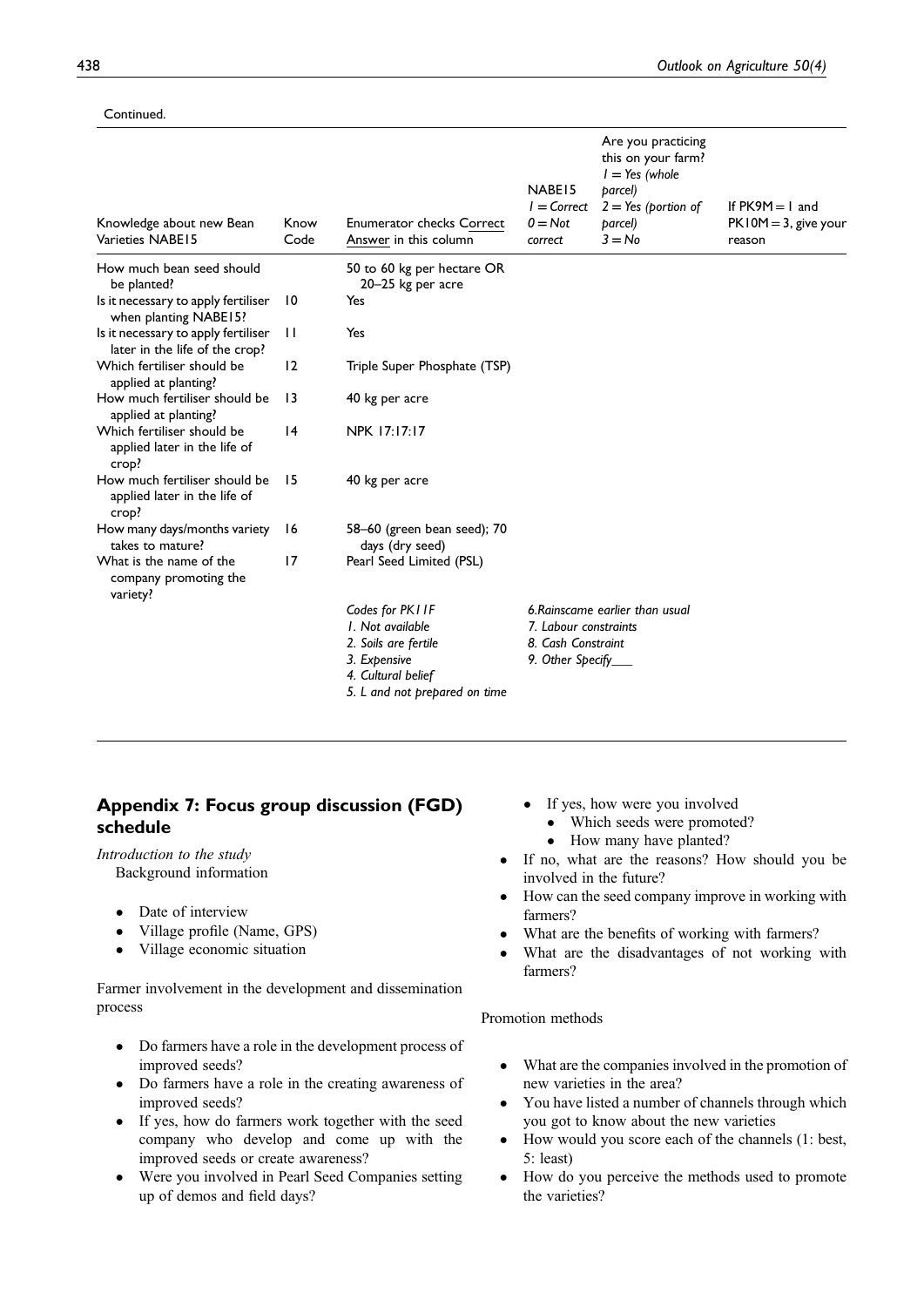- How do you perceive the demos and field days conducted in your area?
- What would you want improved as far as the organisation and management of the demos and field days?

Check whether all the questions are well answered and covered.

Thank the respondents for their participation.

# Appendix 8: Key informant schedule

Introduction to the study

- 1. General information
	- Name of respondent
	- Sex of respondent
	- Organisation
	- Position in organisation
	- Working experience (No. of years) with organisation
	- Role of the respondent in the organisation
- 2. Background information (Probe before and after the project)
	- What does your work entail in this organisation? Let them explain as you listen and write
	- For agrovets: Who supplies the inputs that you sell? What is your relationship with the suppliers?
- 3. Methods of promoting new seed
	- (i) Demonstration plots
		- (a) What are your favourite aspects of the demonstration plots? Why do you prefer it?
		- (b) What are your least favourite aspects of the demonstration plots? Why do you least prefer it?
		- (c) What do you think of its effectiveness?
		- (d) Do you think the information given is relevant? Why do you think it is relevant?
		- (e) Is there anything else you'd like to say about demonstration plots?
		- (f) Were you involved in establishing PSL demonstration plots?
			- (a) If yes, explain
	- (ii) Field days
		- (a) What are your favourite aspects of field days? Why do you prefer it?
		- (b) What are your least favourite aspects of field days? Why do you least prefer it?
		- (c) What do you think of its effectiveness?
		- (d) Do you think the information given is relevant? Why do you think it is relevant?
		- (e) Did you attend the PSL field days?
		- (a) If yes, explain

Besides demos, and field days, which other methods are used to promote seed in the area

In your view which is the best method of promoting the seeds

- 1. Collaboration and interactions
	- Level of collaboration (seed company, extension services, input dealer).
		- (i) Do agro-vets/input dealers have collaboration with seed traders at parish level?
		- (ii) How do you target the smallholder farmers especially in rural areas?
		- (iii) If located in town, do you have networks in the villages or at parish level?
	- Interaction with farmers (levels of interaction, impact on farmers, and impact on community)

# Appendix 9: Farmer in-depth interview schedule

Introduction to the study General information Name of the respondent Main occupation of the respondent Residence of the respondent

- 1. Farm characteristics and crop production ■ Crop production system.
	- What was the size of your farm?
	- What enterprises do you engage in?

■ Who decided on which enterprise/crop to engage in?

- 2. Promotion methods
	- (i) Demonstration plots

• Have you attended demonstration plot(s)? If yes, (what did you learn, where was the demonstration plot located, when did you attend, who organised, reasons for attending)?

• How did you learn about the location of demo-plot?

- What do you think of its effectiveness?
- Do you think the information given was relevant?
- What are your favourite aspects of the demonstration plots?
- What are your least favourite aspects of the demonstration plots?
- What influences whether you attend demonstration plots?
- What influences whether your friends attend demonstration plots?
- Is there anything else you'd like to say about demonstration plots?
- Have you shared the information learnt with anyone? If yes who?
- (ii) Field days

• Have you attended a field day(s)? If yes, (what did you learn, where was the field day located, when did you attend, who organised, reasons for attending)?